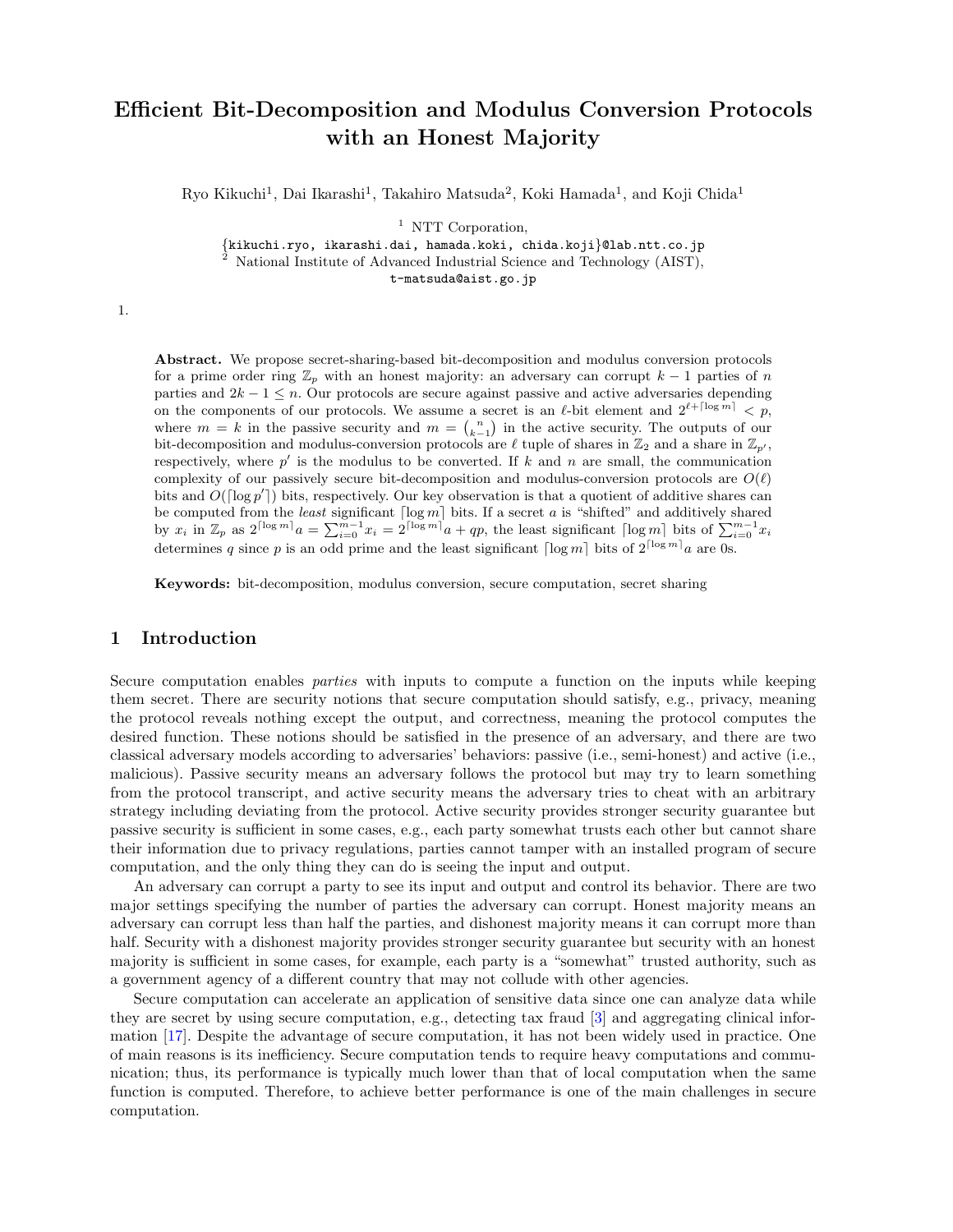#### **1.1 Bit decomposition and modulus conversion**

When we are interested in secure computation on an integer input  $a \in \mathbb{Z}_p$ , there are two major representations to describe an intended function: an arithmetic circuit and a Boolean circuit. An input and output of an arithmetic circuit are represented as elements in  $\mathbb{Z}_p$ , while those of a Boolean circuit are in  $\mathbb{Z}_2$ .

Secure computation in better suited representation provides better performance. For example, addition and multiplication (in  $\mathbb{Z}_p$ ) can be computed efficiently by an arithmetic circuit, while not by a Boolean circuit. In contrast, bit-operations, such as comparison and Hamming weight, can be computed efficiently by a Boolean circuit, while those operations are non-trivial tasks for an arithmetic circuit.

To bridge these two representations, Damgård et al. [[9\]](#page-12-1) and Schoenmakers and Tuyls [[23\]](#page-13-1) proposed bit-decomposition protocols to convert the integer representation into the binary one. The former is a secret-sharing (SS)-based protocol and unconditionally secure with an honest majority, while the latter is a homomorphic-encryption-based protocol and computationally secure without an honest majority. In the honest majority case, several subsequent works have improved the efficiency [[21,](#page-13-2)[10](#page-12-2),[22,](#page-13-3)[25](#page-13-4)[,4](#page-12-3)].

There are two types in SS-based bit-decomposition protocols based on whether each bit of the bitdecomposition result of an original secret is in  $\mathbb{Z}_p$  or in  $\mathbb{Z}_2$ . If these bits are shared in  $\mathbb{Z}_p$ , it is easy to convert the bit representation into an integer representation after computations with a Boolean circuit. In contrast, if these bits are shared in  $\mathbb{Z}_2$ , a Boolean circuit can be computed efficiently since the parties can *locally* compute an XOR gate. In this paper, we focus on the latter type of output; the output of the bit-decomposition protocol is shares in  $\mathbb{Z}_2$ .

A modulus-conversion protocol is a related protocol that converts a share in  $\mathbb{Z}_p$  into that in  $\mathbb{Z}_{p'}$  (with  $p \neq p'$ ) without changing an original secret. This protocol corresponds to a type-casting operation (i.e., type conversion) for ordinary computers. In many applications, a user of secure computation may want to obtain values that are *not* reduced by modulus. For example, if we intend to obtain the sum of shared secrets, we want to obtain  $\sum a_i$ , not  $\sum a_i$  mod *p*. In this case, we have to manage the shared values not to exceed the modulus *p*. However, if we do not know which function will be computed with shared secrets, we cannot determine beforehand how large *p* should be. Even if we use a large enough *p* for most functions, the communication complexity of secure computation is at least proportional to log *p* and the efficiency therefore decreases. The modulus-conversion protocol can be a solution of this problem; namely, when an output of secure computation will exceed  $p$ , we can change  $p$  into  $p'$ , which is large enough to represent the output. Another application of a modulus-conversion protocol is the inverse of a bit-decomposition protocol by setting  $p = 2$ .

#### **1.2 Our contribution**

We propose an SS-based bit-decomposition protocol for  $\mathbb{Z}_p$  and modulus-conversion protocol from  $\mathbb{Z}_p$  to  $\mathbb{Z}_{p'}$  with low communication complexity and an honest majority, where p and  $p'$  are prime numbers. Our basic protocols are passively secure, but can be made actively secure if the number of parties is small. In this paper, we consider active security *with abort* in which an honest party will abort if an adversary cheats. In our protocols, it is assumed that the parties know the bit-length *ℓ* of a secret, i.e., a secret *a* satisfies  $a < 2^{\ell+1}$ . Therefore, the output of our bit-decomposition protocol is  $\ell$  shares in  $\mathbb{Z}_2$ .<sup>[3](#page-1-0)</sup> We also assume  $\ell + \lceil \log m \rceil < \lceil \log p \rceil$ , where  $m = k$  in the passive security case and  $m = {n \choose k-1}$  in the active security case, where *k* is the number of parties who can reconstruct the secret and *n* is the number of all parties. It seems natural that  $\lceil \log p \rceil$  is somewhat larger than  $\ell$  and the parties know  $\ell$  to prevent an output of secure computation from exceeding *p*; nevertheless, our protocol supports neither full extraction of the bits of secret nor too many parties in which  $\ell + \lceil \log m \rceil \geq \lceil \log p \rceil$ . In addition,  $\binom{n}{k-1}$  is exponential in *n* so our actively secure protocol is only for small number of parties.

Our protocols consist of bit-wise share generation, random share generation, and Boolean circuit evaluation. If  $p$  is a Merssene prime, both of our protocols can be simplified and their communication complexity is improved in a constant factor. By using ordinary circuits and regarding *k* and *n* as constants, the communication complexity of our bit-decomposition protocol is  $O(\ell)$  bits, which seems optimal since the output is an *ℓ*-tuple of  $\mathbb{Z}_2$ . For the specific parameters of  $(k, n) = (2, 3)$  and when *p* is a Merssene

<span id="page-1-0"></span><sup>&</sup>lt;sup>3</sup> If one wants to use Shamir's SS scheme,  $GF(2^{\lceil \log n \rceil + 1})$  can be an alternative option.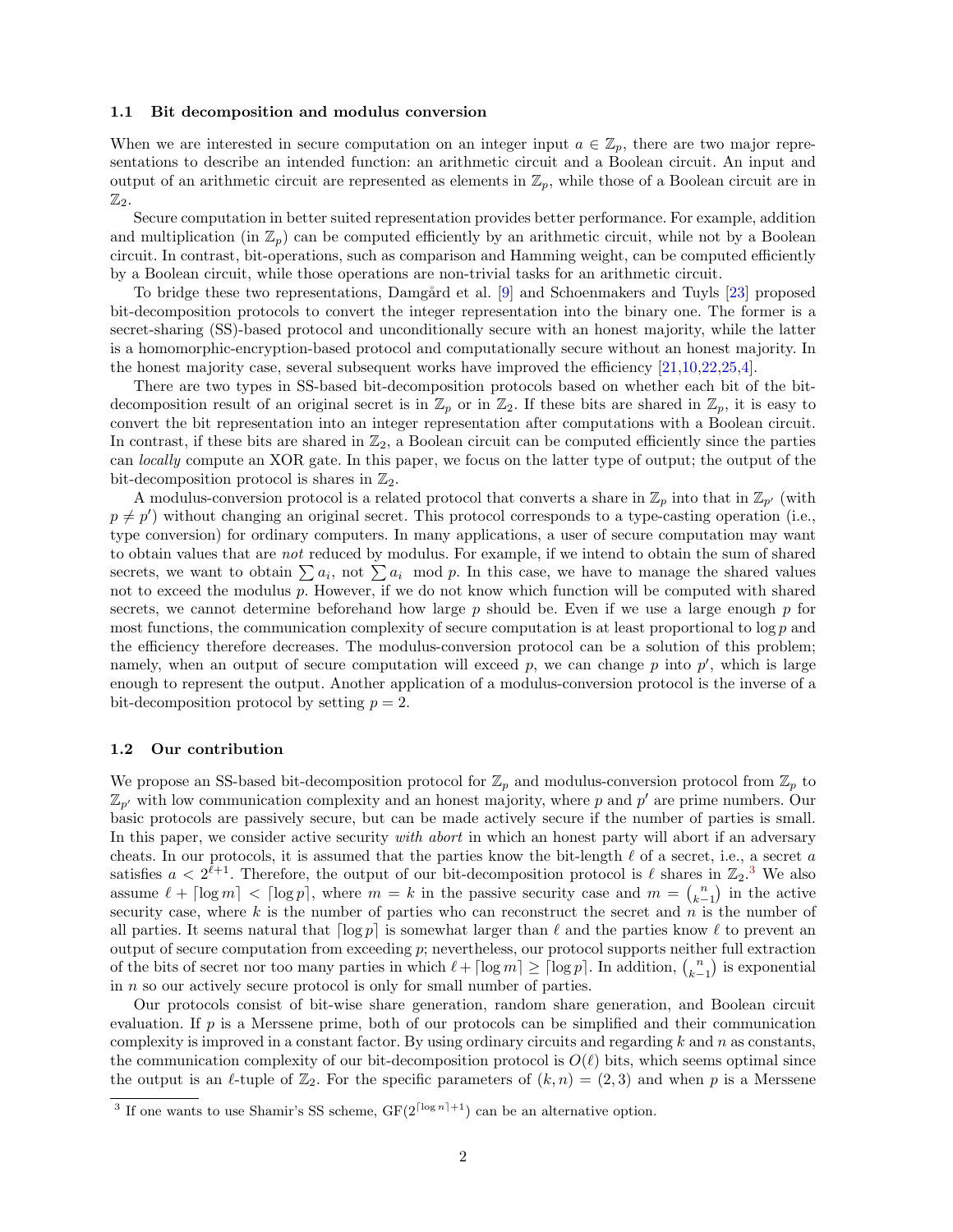prime, the communication complexity is  $10\ell + 4$  $10\ell + 4$  bits, which is smaller than the best known result [4] of  $17\lceil\log p\rceil + 12\lceil\log \lceil\log p\rceil\rceil$  bits, while [[4\]](#page-12-3) supports full extraction of bits and uses a different ring  $p = 2^d$ . Our modulus-conversion protocol has a similar structure, and the communication complexity is  $O(\lceil \log p' \rceil)$ bits, which seems also optimal since the output of the protocol is a share in  $\mathbb{Z}_{p'}$ . We note that out protocols are not constant-round protocols. Nonetheless, the round complexity is comparable to that of constant-round protocols when  $(k, n) = (2, 3)$ .

#### **1.3 Technical overview**

A common difficulty in constructing bit-decomposition and modulus-conversion protocols is secure computation of a *quotient*. Let  $a \in \mathbb{Z}_p$  be a secret and assume *a* is *additively* shared as  $a = \sum_{i=0}^{m-1} x_i \mod p$ . When we intend to obtain a share of *a* in  $\mathbb{Z}_2$ , one may try to replace  $x_i$  with  $x_i$  mod 2. However, it does not work since  $\sum_{i=0}^{m-1} x_i \mod 2 = a + qp \mod 2 = a + (q \mod 2)(p \mod 2) \neq a$ . Here, *p* is public, but  $q$  is unknown and thus  $q$  should be securely computed. A naïve way to obtain  $q$  is to securely compute  $\sum_{i=0}^{m-1} x_i$  by a Boolean circuit and compare  $\sum_{i=0}^{m-1} x_i$  with *p*. However, this naïve method requires *O*( $\lceil \log p \rceil$ )-bit communication to compute  $\sum_{i=0}^{m-1} x_i$  by a Boolean circuit.

Our key observation is that a quotient of additive shares can be computed from the *least* significant *u* bits, and we call this property the *quotient transfer*. In both of our protocols, we first additively share 2*ua* rather than a, i.e.,  $\sum_{i=0}^{m-1} x_i = 2^u a + qp$ . Recall that we assume  $\ell + u \leq \lceil \log p \rceil$ , and thus  $2^u a \mod p = 2^u a$ . We observe that the least significant *u* bits of  $\sum_{i=0}^{m-1} x_i$  represents *q* since *p* is an odd prime and the least significant *u* bits of  $2^u a$  are 0s. Therefore, we can obtain *q* by securely computing the least significant *u* bits of  $\sum_{i=0}^{m-1} x_i$ . By using the quotient transfer,  $\ell + u$  bits and  $\lceil \log p' \rceil + u$  bits of  $\sum_{i=0}^{m-1} x_i$  are sufficient for our bit-decomposition and modulus-conversion protocols, respectively.

### **1.4 Related work**

Damgård et al. [[9\]](#page-12-1) proposed a constant round bit-decomposition protocol, which were simplified by Nishide and Ohta [[21](#page-13-2)]. Toft proposed another bit-decomposition protocol [[25\]](#page-13-4) with almost linear communication complexity, and Reistad and Toft [[22\]](#page-13-3) proposed a bit-decomposition protocol with linear communication complexity while admitting statistical privacy. In these works, the output of a bit-decomposition protocol is shares in  $\mathbb{Z}_p$ , and linear communication complexity means that the number of invocations of a multiplication protocol is linear in  $\lceil \log p \rceil$ . In this paper, we measure the communication complexity in bits among the all parties. With respect to the communication complexity in bits, the above mentioned existing protocols incur at least  $O(\lceil \log p \rceil^2)$  since a multiplication protocol requires  $O(\lceil \log p \rceil)$ -bit communication.

A bit-decomposition protocol that outputs XOR-free shares was proposed by From and Jakobson [[10\]](#page-12-2). They use a share in  $GF(2^{256})$  as an output. Bogdanov et al. [[4\]](#page-12-3) proposed a bit-decomposition protocol that is dedicated to the replicated SS scheme [[8,](#page-12-4)[16](#page-12-5)] in  $(k, n) = (2, 3)$  and  $p = 2<sup>d</sup>$  for some positive integer *d*. The output of their bit-decomposition protocol is  $\lceil \log p \rceil$  shares in  $\mathbb{Z}_2$  since they support full extraction.

Regarding modulus conversion, Bogdanov et al. [[4\]](#page-12-3) proposed a specific case of a modulus-conversion protocol from  $\mathbb{Z}_2^{\lceil \log p \rceil}$  into  $\mathbb{Z}_p$ . This protocol is also dedicated to the replicated SS scheme in  $(k, n) = (2, 3)$ and  $p = 2^d$  for some positive integer *d*. This protocol is the inverse of a bit-decomposition protocol.

## **2 Preliminaries**

Let  $a := b$  denote that  $a$  is defined by  $b$ , and  $a||b$  denote the concatenation of  $a$  and  $b$ . If  $a$  is an  $\ell$ -bit element,  $a^{(i)}$  denotes the *i*-th bit of *a*, where we count the indices in the right-to-left order with 0 being the initial index, i.e.,  $a := a^{(\ell-1)} || \cdots || a^{(0)}$ . If A is a probabilistic algorithm,  $a \leftarrow A(b)$  means *a* is the output of A on input *b*. The notations  $\mathscr{R}, \mathbb{Z}, \mathbb{Z}_p$ , and  $\mathbb{Z}_p^m$  denote a ring, the set of integers,  $\mathbb{Z}/p\mathbb{Z}$ , and *m*-tuple of the elements in  $\mathbb{Z}_p$ , respectively. For a relation  $R$ ,  $\langle R \rangle$  denotes 1 if  $R$  is true and 0 otherwise. For example,  $\langle a \langle a \rangle b \rangle$  denotes 1 if  $a \langle b \rangle$  and 0 otherwise.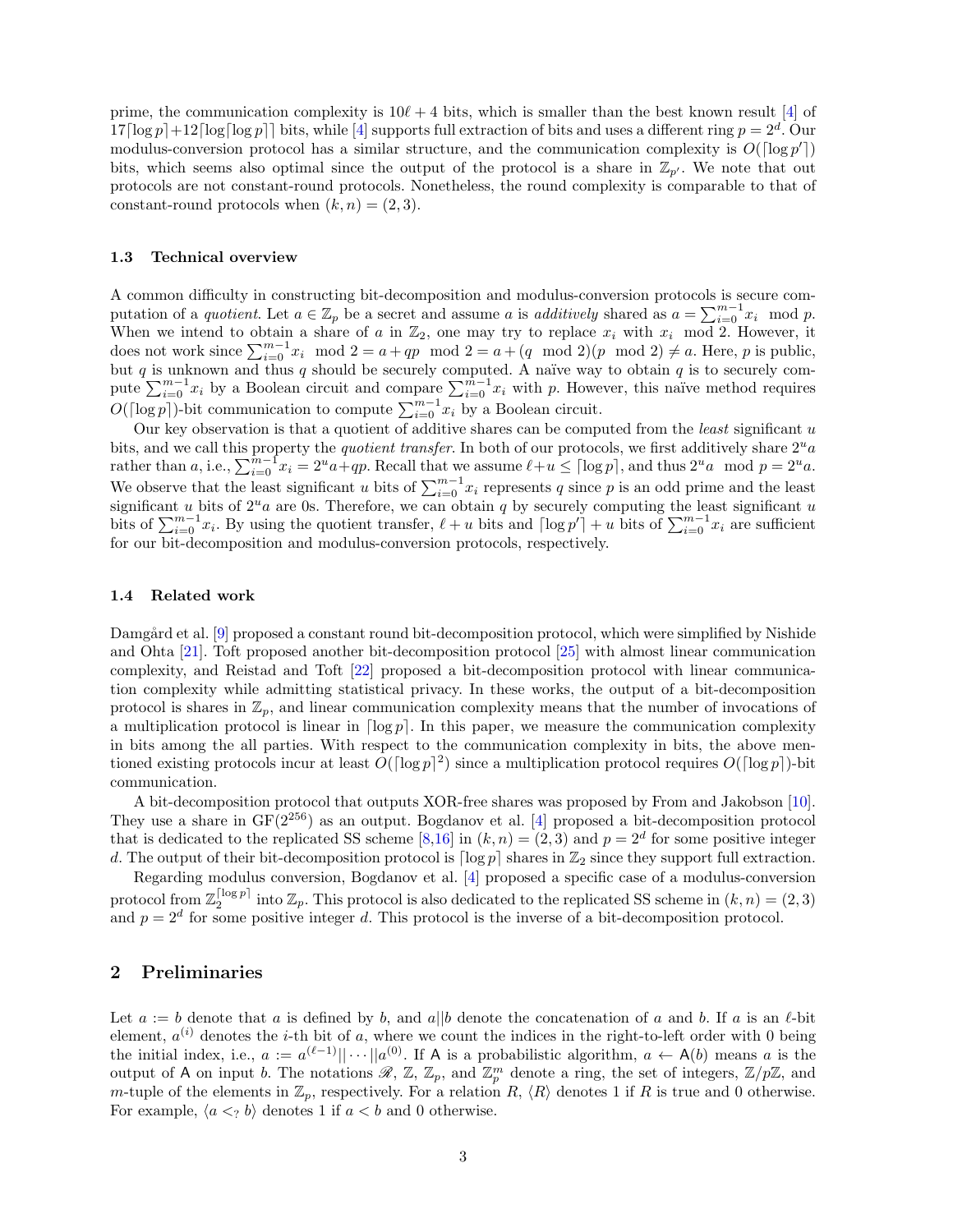## **2.1 Mersenne prime**

A Mersenne prime is a prime number of the form *p* = 2*e−*1 for some integer *e*. It provides efficient modular arithmetic, e.g., [\[5](#page-12-6)], since modulo a Mersenne prime can be computed by bit-shifting and addition: If  $a = a_0 2^e + a_1$ , then *a* mod  $p = a_0 2^e + a_1$  mod  $p = a_0 + a_1$  mod *p* holds since  $2^e - 1 = 0$  mod *p*.

#### **2.2 Security model and definition**

We consider SS-based secure computation with an honest majority. In this setting, there are *n* parties  $P_0, \ldots, P_{n-1}$ , a secret is shared among the *n* parties via SS, any *k* parties can reconstruct the secret from their shares, and an adversary corrupts up to  $k-1$  parties at the beginning of the protocol, where  $2k - 1 \leq n$ .

We consider the client/server model. This model is used to outsource secure computation, where any number of clients send shares of their inputs to the servers. Therefore, both the input and output of the servers are shares, and both of our protocols are therefore share-input and share-output protocols.

Regarding adversarial behaviors, we consider two security models: passive and active security with abort. We give a brief explanation here and the formal definitions of security appear in Appendix [A](#page-13-5).

*Passive security.* In passive security, corrupted parties follow a protocol. Therefore, a passive adversary tries to obtain information about a secret from transcripts that the corrupted parties have. Formally, we say that a protocol is passively secure if there is a simulator that simulates the view of the corrupted parties from the inputs and outputs of the protocol [[13](#page-12-7)].

*Active security with abort.* In this paper, an actively secure protocol is a secure computation *with abort*. This means that if an adversary cheats, an honest party will abort. This security model does not guarantee fairness: An adversary may obtain the outputs of corrupted parties while the honest parties do not.<sup>[4](#page-3-0)</sup> Note that we do not care about fairness even it is possible with an honest majority. This is because efficient circuit evaluation protocols are known [[11,](#page-12-8)[12\]](#page-12-9) in this security model, and it may be difficult to reveal a secret without abort efficiently. From here on, in this paper, active security means active security with abort.

#### **2.3 Secret sharing**

We use an unconditionally secure linear SS scheme [[2\]](#page-12-10) that supports the following algorithms, protocols, and local operations.

- **–** Share: On input *a ∈ R*, this algorithm outputs shares of *a*. The notation [*a*]*<sup>i</sup>* denotes *P<sup>i</sup>* 's share and [*a*] denotes a sharing, which is a tuple of all shares. Several rings will appear, and thus we explicitly indicate the ring to which shares/sharings belong. For example,  $[a]^{\mathbb{Z}_p}$  denotes a sharing of *a* in  $\mathbb{Z}_p$ , while  $[a]^{\mathbb{Z}_2}$  denotes a sharing of *a* in  $\mathbb{Z}_2$ . In addition,  $[a]^{\mathbb{Z}_2^m}$  denotes a tuple of sharings  $([a_0]^{\mathbb{Z}_2}, \ldots, [a_{m-1}]^{\mathbb{Z}_2}),$  where  $a = \sum_{i=0}^{m-1} 2^i a_i$ .
- **–** Reconstruction: On input *k* shares, this algorithm outputs a secret. For any linear SS scheme, a secret can be reconstructed by a linear combination of *k* shares. For example, we denote the linear combination of the shares of  $P_0, \ldots, P_{k-1}$  as  $a = \sum_{i=0}^{k-1} \lambda_i [a]_i$  for some  $\lambda_i$ .<sup>[5](#page-3-1)</sup>
- **–** Reveal: This is a protocol for reconstructing a secret from its shares. The requirements of this protocol are different depending on considered security models. In the presence of a passive adversary, given a sharing of *a*, this protocol guarantees that at the end of the execution, all the parties obtain *a*. When we consider an active adversary, this protocol guarantees that at the end of the execution, if [*a*] is not correct, i.e., either a secret reconstructed from some *k* shares is *⊥* or does not equal to that from other *k* shares, then all the honest parties will abort. Otherwise, if [*a*] is correct, then each party will either output *a* or abort.

<span id="page-3-0"></span><sup>&</sup>lt;sup>4</sup> In our protocols, the output of our protocols are shares, so the adversary cannot obtain any secret information.

<span id="page-3-1"></span><sup>5</sup> This is a slightly small class of SS schemes compared to [[2](#page-12-10)] with respect that each party has a single share.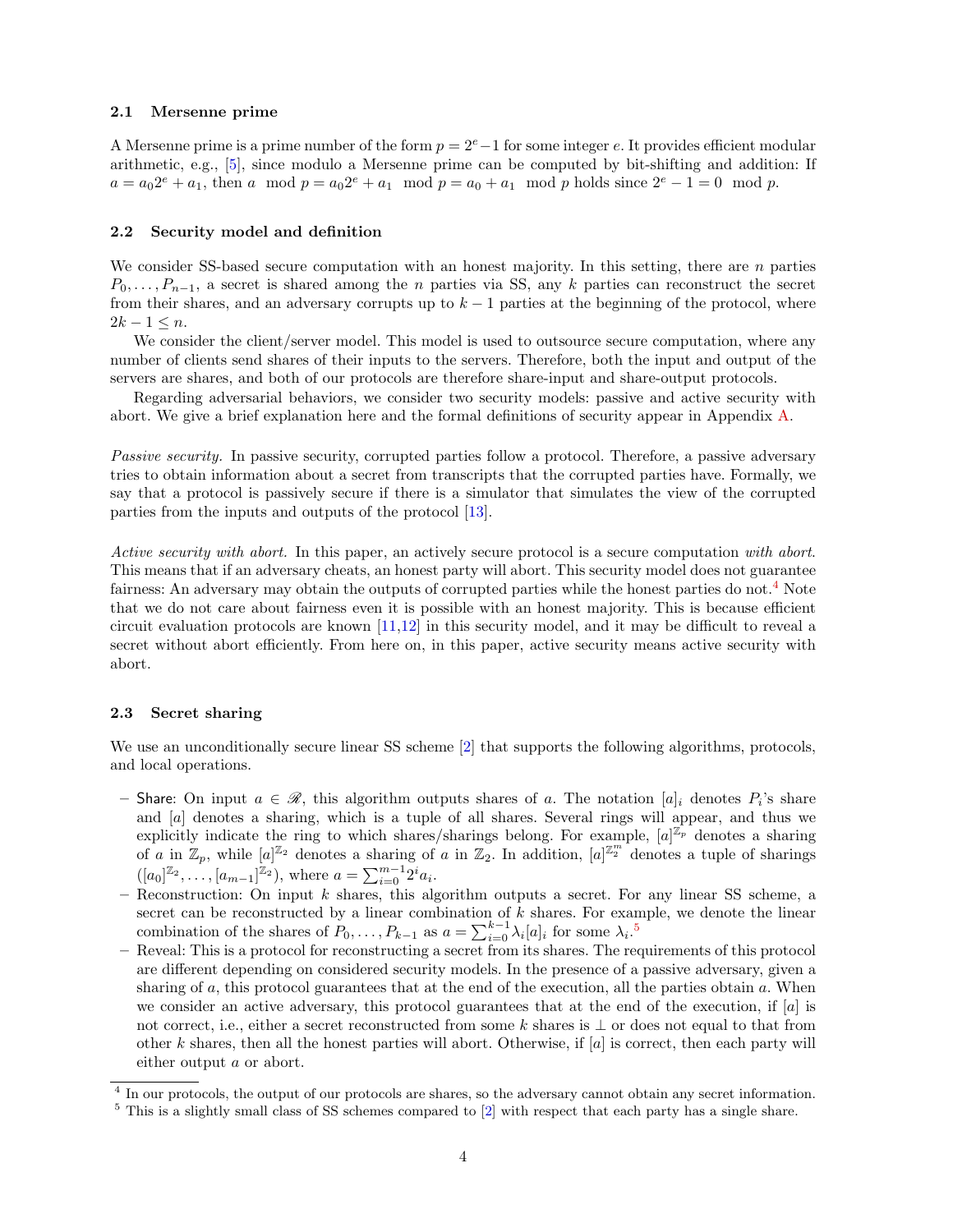<span id="page-4-0"></span>**Protocol 1** Share conversion from a linear SS scheme into the replicated SS scheme

 $\mathbf{Input: } \; [a]^{\mathbb{Z}_p}$ **Output:**  $[a]^{\mathbb{Z}_p}$ 

- 1: The parties call  $\mathcal{F}_{\text{rand}}$  and receive  $\llbracket r \rrbracket^{\mathbb{Z}_p}$ .
- 2: The parties locally convert  $\llbracket r \rrbracket^{\mathbb{Z}_p}$  into  $\llbracket r \rrbracket^{\mathbb{Z}_p}$ .
- 3: The parties reveal  $[a r]^{\mathbb{Z}_p}$  and obtain  $a r$ .
- $4: \llbracket a \rrbracket^{\mathbb{Z}_p} := (a r) + \llbracket r \rrbracket.$
- 5: The parties output  $\llbracket a \rrbracket^{\mathbb{Z}_p}$ .
- **–** Local operations: Given sharings [*a*] and [*b*] and a scalar *α ∈ R*, the parties can generate sharings of  $[a + b]$ ,  $[\alpha a]$ , and  $[\alpha + a]$  using only local operations. The notations  $[a] + [b]$ ,  $\alpha[a]$ , and  $\alpha + [a]$  denote these local operations, respectively.
- **–** Multiplication protocol and secure circuit evaluation: Given sharings [*a*] and [*b*], the parties can generate [*ab*] by the multiplication protocol. Combining local operations with the multiplication protocol, we can compute any Boolean circuit over shared data.

Concrete examples of a linear SS scheme is Shamir's scheme [[24\]](#page-13-6) and the replicated SS scheme [\[8](#page-12-4),[16\]](#page-12-5). In this paper, we use  $\mathbb{Z}_p$ ,  $\mathbb{Z}_{p'}$ , and  $\mathbb{Z}_2$  as instantiations of a ring, where p and p' are prime numbers. We especially say that *a* is *additively* shared in  $\mathbb{Z}_p$  if  $a = \sum_{i=0}^{m-1} x_i$  mod *p* for some *m*, and we call  $x_i$  a *sub-share*.

Although an input and output of our protocols can be shares of any linear SS scheme, the shares have to be converted into one of the replicated SS scheme in our actively secure protocols. The share size of the replicated SS scheme is exponential in *n*; therefore, our protocols with active security are for a small number of parties, whereas our protocols with passive security do not have this restriction.

*Replicated secret sharing scheme.* The replicated SS scheme [\[8](#page-12-4),[16\]](#page-12-5) is an SS scheme in which a secret is represented as an addition of sub-shares and each sub-share corresponds to a maximal unqualified set of parties.

Let  $m := {n \choose k-1}$  and  $\mathbb{T} = {\mathbb{T}_0, ..., \mathbb{T}_{m-1}}$  be a family of all  $(k-1)$ -subsets of  $\{0, ..., n-1\}$ . We especially use the notation  $[\![\cdot]\!]_i$  (resp.  $[\![\cdot]\!]$ ) for a share (resp. a sharing) of the replicated SS scheme. Shares of the replicated SS scheme in  $\mathbb{Z}_p$  are generated as follows. A secret *a* is additively shared into *m* subshares as  $a = \sum_{i=0}^{m-1} x_i$  mod p, and a share for  $P_i$  is  $[[a]]_i = \{x_j \mid i \notin \mathbb{T}_j, \mathbb{T}_j \in \mathbb{T}\}\.$  Here,  $k-1$  parties cannot obtain any information about  $a$  since there exists  $\mathbb{T}_j$  that contains all the corrupted parties, and an adversary cannot know *x<sup>j</sup>* .

The size of a share of the replicated SS scheme becomes very large for a large number of parties since each party has  $\binom{n-1}{k-1}$  sub-shares. However, the replicated SS scheme has an attractive property that the parties can generate a share of a random number *without interaction*, which is called pseudo-random secret sharing (PRSS) [\[8](#page-12-4)]. Formally, PRSS securely computes the following functionality  $\mathcal{F}_{\text{rand}}$ .

**FUNCTIONALITY 2.1** ( $\mathcal{F}_{\text{rand}}$  – Generating a share of a random value) Upon receiving *id* from  $P_i$  for  $0 \le i < n, r \leftarrow \mathbb{Z}_p$ , generate  $[[r]]^{\mathbb{Z}_p}$  by the sharing algorithm, and send  $[[r]]^{\mathbb{Z}_p}$ to *P<sup>i</sup>*

*Share conversion among SS schemes.* It is known that shares can be converted among additive shares, a linear SS scheme, and the replicated SS scheme.

A share of a linear SS scheme  $[a]_i$  can be locally converted to additive shares with k sub-shares by setting  $x_i := \lambda_i[a]_i$ , where  $P_i$  has  $x_i$  for  $0 \leq i \leq k$ . On the contrary, when  $P_i$  for  $0 \leq i \leq k$  has an additive share  $x_i$ , the shares can be converted by sharing all the sub-shares  $x_i$  via a linear SS scheme and adding them all.

A share of the replicated SS scheme can be locally converted into that of a linear SS scheme [[8](#page-12-4)]. On the contrary, a share of a linear SS scheme can be converted into that of the replicated SS scheme by using Protocol [1.](#page-4-0) This protocol is actively secure in the  $\mathcal{F}_{rand}$ -hybrid model since we assume that the reveal protocol is actively secure.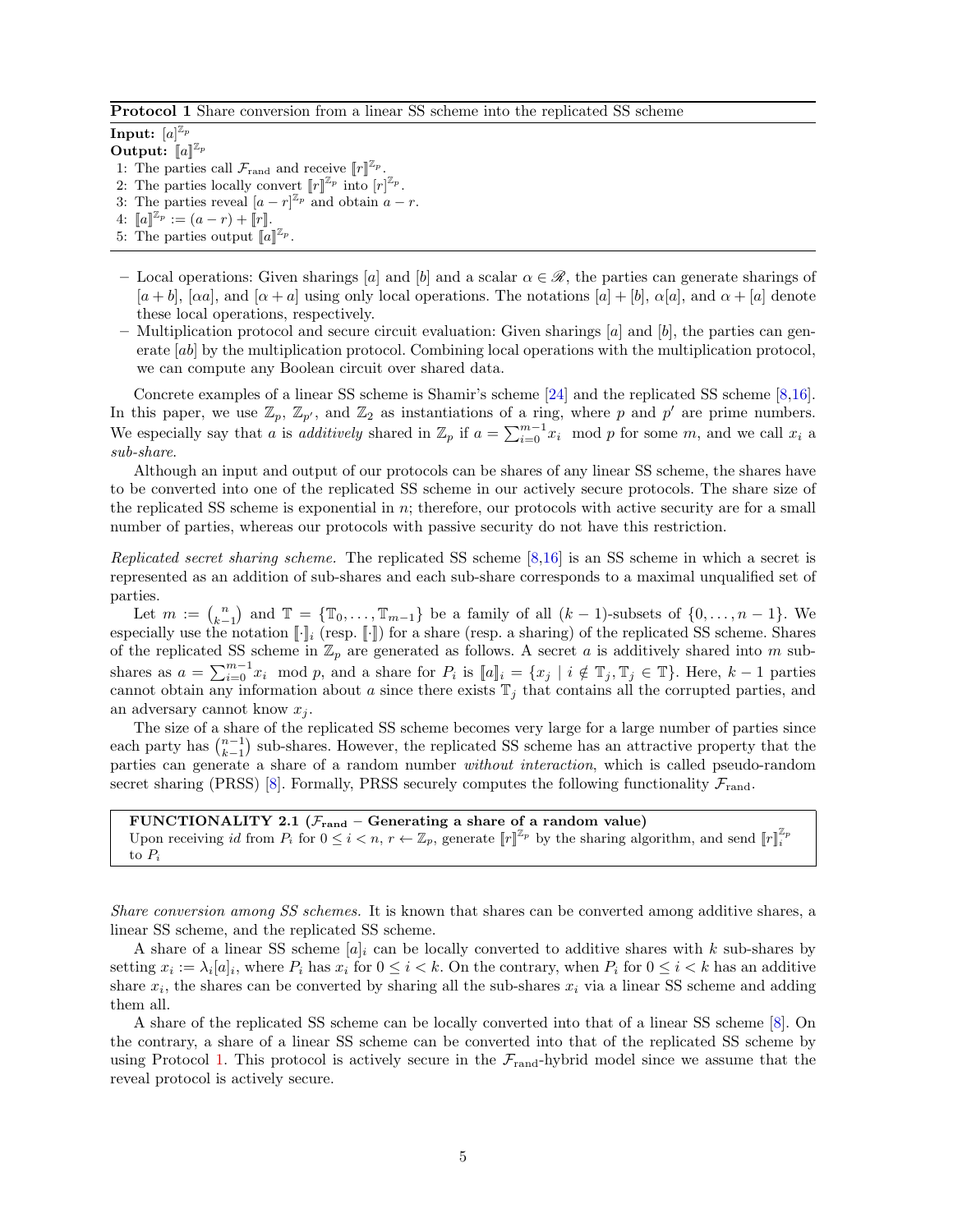*Secure circuit evaluation on linear SS.* In our protocols, several circuits are securely computed. We consider the sum, carryless-sum, and zero-test circuits. The sum circuit on input  $m \ell$ -bit elements, outputs  $\lceil \log m \rceil + \ell$ -bit element that is the sum of the inputs. The carryless-sum circuit is the same as the sum circuit except the output is *ℓ*-bit element by discarding the most significant *⌈*log *m⌉* bits. The zero-test circuit on input *m* 1-bit elements, outputs 0 if all the inputs are 0, and 1 otherwise. We construct our protocols in a modular way using the functionalities  $\mathcal{F}_{\text{sum}}$ ,  $\mathcal{F}_{\text{clsum}}$ , and  $\mathcal{F}_{\text{zero}}$  that correspond to the sum, carryless-sum, and zero-test circuits, respectively. Formal description of those functionalities appear in Appendix [C](#page-15-0).

## **3 Quotient transfer**

In this section, we show our key observation that we call *quotient transfer*. Informally, quotient transfer means that, if "shifted" secret  $2^u a$  is additively shared as  $\sum_{i=0}^{m-1} x_i = 2^u a + qp$ , the parties can compute the quotient *q* from the least significant *u* bits of  $\sum_{i=0}^{m-1} x_i$ , where  $u = \lceil \log m \rceil$ .

<span id="page-5-1"></span>**Theorem 3.1.** Let m be a positive integer,  $u = \lceil \log m \rceil$ , and  $2^u < p$ . Let  $(x_0, \ldots, x_{m-1})$  be a tuple of *elements in*  $\mathbb{Z}_p$  *satisfying*  $\sum_{i=0}^{m-1} x_i = 2^u a + qp$ *. Then, the quotient q satisfies* 

<span id="page-5-0"></span>
$$
q = (p \mod 2^u)^{-1} \sum_{i=0}^{m-1} x_i \mod 2^u.
$$
 (1)

[**Proof**] We observe

$$
\sum_{i=0}^{m-1} x_i \mod 2^u = 2^u a + qp \mod 2^u = q(p \mod 2^u) \mod 2^u
$$

since  $q \leq m-1 < 2^u$ . In addition,  $2^u$  and  $(p \mod 2^u)$  are co-prime, and thus  $(p \mod 2^u)^{-1}$  exists. **The Second Second** 

The prime number *p* is public, and thus  $(p \mod 2^u)^{-1}$  can be computed by every party. Therefore, Equation [1](#page-5-0) means that the quotient *q* can be computed from the least significant *u* bits of  $\sum_{i=0}^{m-1} x_i$ .

For practical applications, protocols with a small number of parties may be used, and we will later consider the case  $m = 2$  (i.e. three-party case). Furthermore, for performance reasons, a Mersenne prime is used for *p*. Therefore, in the following, we give specific cases of Theorem [3.1](#page-5-1) for these cases. The second equation below shows that the parties can compute the quotient *q* from the LSB of  $\sum_{i=0}^{m-1} x_i$  in a secure three-party computation when *p* is a Mersenne prime.

**Corollary 3.2.** *If*  $p$  *is a Mersenne prime, i.e.,*  $p = 2^e - 1$ *, Equation ([1\)](#page-5-0) is* 

$$
q = -\sum_{i=0}^{m-1} x_i \mod 2^u
$$

*since p* mod  $2^u = -1$ *. Furthermore, when*  $m = 2$ *,* 

$$
q = x_0 + x_1 \mod 2.
$$

## **4 Bit-decomposition protocol**

In this section, we first show a useful equation for our proposed protocols, then show our passively secure bit-decomposition protocol. After that, we discuss a technique to obtain active security. Here, we show the protocol in which *p* is a Mersenne prime, and will give a general protocol in Appendix [B.1.](#page-15-1)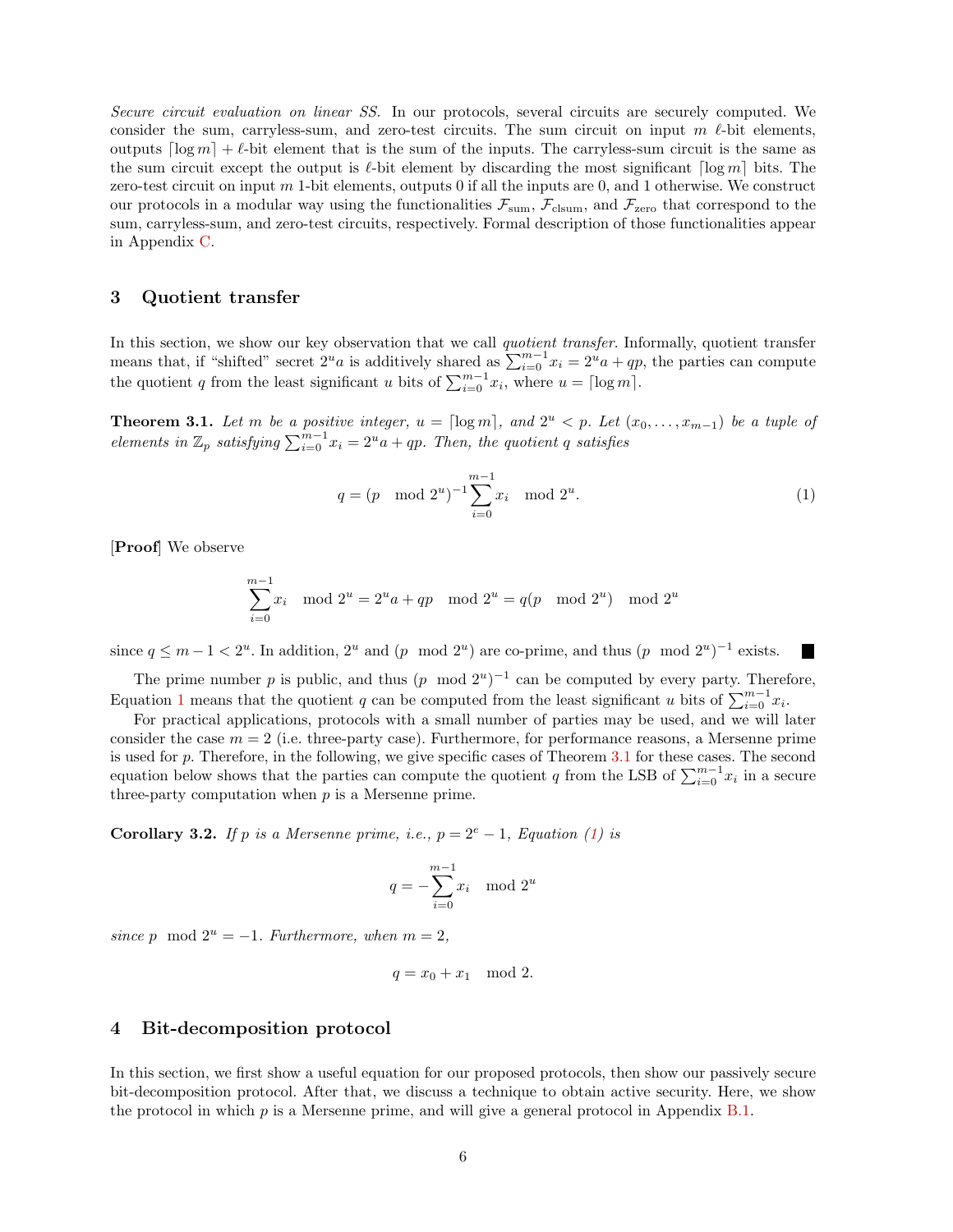#### **4.1 Equation for Bit-decomposition**

<span id="page-6-2"></span>The following equation can be derived from quotient transfer.

**Theorem 4.1.** Let  $m, u, p, a, (x_0, \ldots, x_{m-1})$  be the same as Theorem [3.1](#page-5-1), and  $\ell$  be a positive integer such that  $\ell + u \le |p|$  and  $a < 2^{\ell+1}$ . Let  $r_u = \sum_{i=0}^{m-1} x_i \mod 2^u$ ,  $\tilde{p} = (p \mod 2^u)^{-1} \mod 2^u$ , and  $q_u$ , z, and z' be the quotients of  $\sum_{i=0}^{m-1} x_i/2^u$ ,  $\tilde{p}\sum_{i=0}^{m-1} x_i/2^u$ , and  $p\tilde{p}/2^u$  in modulo  $2^{\ell+u}$ , respectively. Then,

$$
a = q_u - z'r_u - zp \mod 2^{\ell}.
$$

**[Proof**] Let q be a quotient of  $\sum_{i=0}^{m-1} x_i$  divided by p, i.e.,  $\sum_{i=0}^{m-1} x_i = qp + 2^u a$ . Here,  $2^u a = \sum_{i=0}^{m-1} x_i - qp$ in Z, therefore,  $2^u a = -qp + \sum_{i=0}^{m-1} x_i \mod 2^{\ell+u}$ . Recall that  $\tilde{p} = (p \mod 2^u)^{-1}$  in modulo  $2^u$ . From Theorem [3.1,](#page-5-1)

<span id="page-6-0"></span>
$$
-qp + \sum_{i=0}^{m-1} x_i \mod 2^{\ell+u} = -(\tilde{p}\sum_{i=0}^{m-1} x_i \mod 2^u)(p \mod 2^{\ell+u}) + \sum_{i=0}^{m-1} x_i \mod 2^{\ell+u}.
$$
 (2)

Recall that  $r_u = \sum_{i=0}^{m-1} x_i \mod 2^u$  and z is the quotient of  $\tilde{p}\sum_{i=0}^{m-1} x_i/2^u \mod 2^{\ell+u}$ . Then, Equation ([2\)](#page-6-0) is equal to

<span id="page-6-1"></span>
$$
-(\tilde{p}r_u \mod 2^u)(p \mod 2^{\ell+u}) + \sum_{i=0}^{m-1} x_i \mod 2^{\ell+u}
$$
  
= -(\tilde{p}r\_u - z2^u \mod 2^{\ell+u})(p \mod 2^{\ell+u}) + \sum\_{i=0}^{m-1} x\_i \mod 2^{\ell+u}  
= -p\tilde{p}r\_u - zp2^u + \sum\_{i=0}^{m-1} x\_i \mod 2^{\ell+u}(3)

Recall that  $q_u$  and  $z'$  are the quotients of  $\sum_{i=0}^{m-1} x_i/2^u \mod 2^{\ell+u}$  and  $p\tilde{p}/2^u \mod 2^{\ell+u}$ , respectively. In addition,  $p\tilde{p} = 1 \mod 2^u$ . Then, Equation [\(3](#page-6-1)) is equal to

$$
-(z'2^u+1)r_u - zp2^u + q_u 2^u + r_u \mod 2^{\ell+u} = (q_u - z'r_u - zp)2^u \mod 2^{\ell+u}.
$$

Consequently, we obtain  $2^u a = (q_u - z' r_u - zp)2^u \mod 2^{\ell+u}$ . By by dividing both sides by  $2^u$ , We finally obtain

<span id="page-6-3"></span>
$$
a = q_u - z'r_u - zp \mod 2^{\ell}.
$$

This concludes the proof.

We give a specific case of Theorem [4.1](#page-6-2) in which *p* is a Mersenne prime as follows.

**Corollary 4.2.** *Under the same setting as in Theorem [4.1,](#page-6-2) if p is a Mersenne prime, i.e.,*  $p = 2^e - 1$ *for some integer e, it holds that*

$$
a = q_u + \langle r_u \neq_? 0 \mod 2^u \rangle \mod 2^\ell. \tag{4}
$$

**[Proof**] If  $p = 2^e - 1$ , then  $\tilde{p} = 2^u - 1 \mod 2^{\ell+u}$ . In addition,  $z' = -1 \mod 2^{\ell+u}$  holds since  $p\tilde{p} =$  $(2^e - 1)(2^u - 1) \mod 2^{\ell+u} = -2^u + 1 \mod 2^{\ell+u}.$ 

Recall that *z* satisfies  $\tilde{p}r_u \mod 2^u = \tilde{p}r_u - z2^u \mod 2^{\ell+u}$ . By substituting  $\tilde{p} = 2^e - 1 \mod 2^{\ell+u}$ ,

$$
-r_u \mod 2^u = (2^u - 1)r_u - z2^u \mod 2^{\ell+u}
$$

$$
z2^u \mod 2^{\ell+u} = r_u 2^u - (-r_u \mod 2^u) - r_u \mod 2^{\ell+u}
$$

Here,

$$
-r_u \mod 2^u = -\sum_{i=0}^{m-1} x_i \mod 2^u = \begin{cases} 0 & \text{if } \sum_{i=0}^{m-1} x_i \mod 2^u = 0\\ 2^u - 1 & otherwise \end{cases}
$$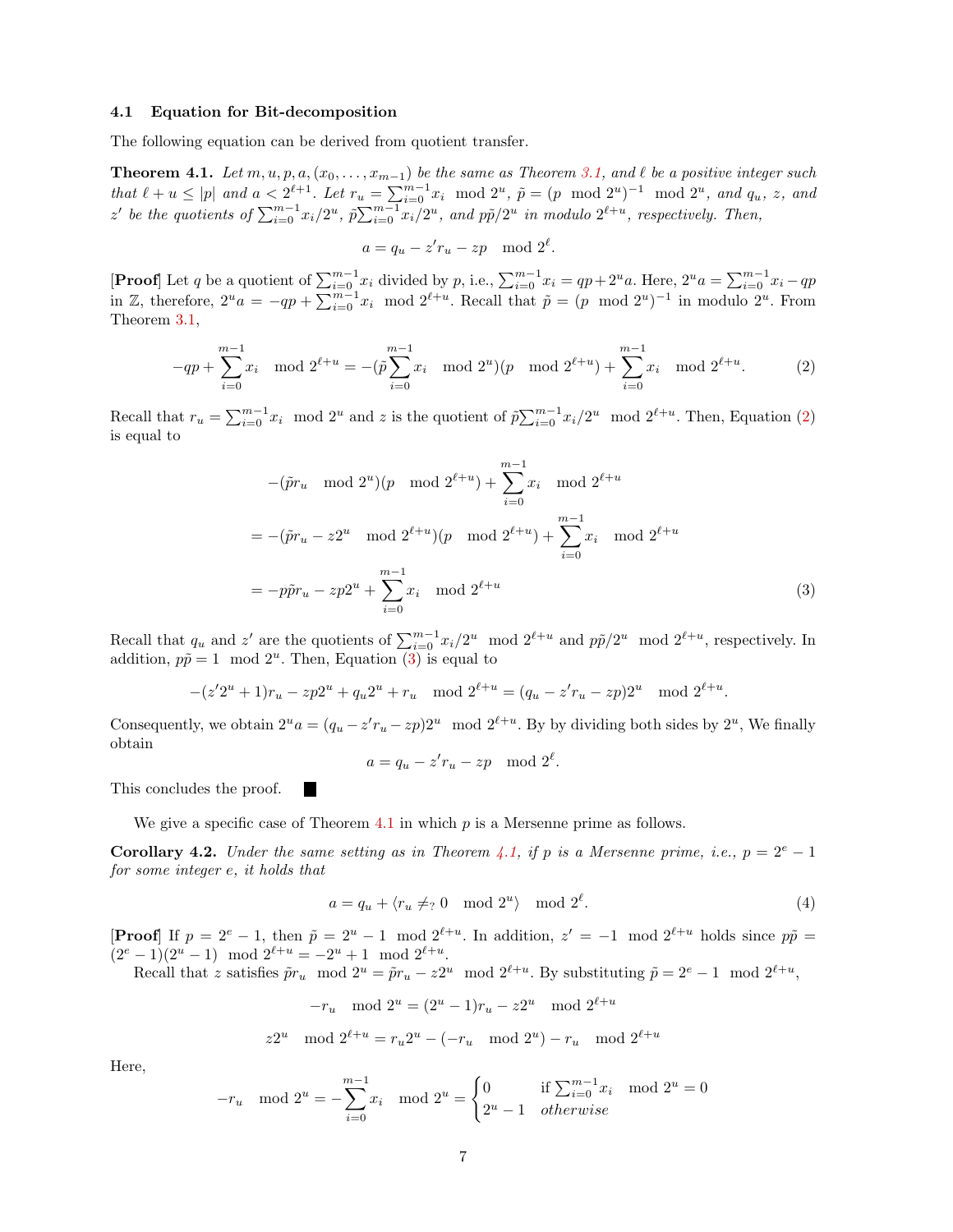Therefore, if  $r_u = 0$ , then  $z = r_u$ ; otherwise,  $z = r_u - 1$ . This is equivalent to  $z = r_u - \langle r_u \neq_2 0 \rangle$ . By substituting the above into Theorem [4.1,](#page-6-2) we conclude the proof.

Theorem [4.1](#page-6-2) and Corollary [4.2](#page-6-3) show that *a* can be represented from the  $\ell + u$  bits of  $\sum_{i=0}^{m-1} x_i$ . We further obtain the following corollary since it is convenient that an equation is represented by bitoperations of sub-shares. The following corollary is in fact securely computed in our bit-decomposition protocol.

<span id="page-7-0"></span>**Corollary 4.3.** Let  $m, u, p, a, (x_0, \ldots, x_{m-1})$  be the same as Theorem [4.1.](#page-6-2) Let  $q_i$  and  $r_i$  be the bits of  $x_i$  larger than  $u-1$  bit and those smaller than u bit, respectively, and  $q_u$  and  $r_u$  be the bits of  $\sum_{i=0}^{m-1} r_i$ *larger than u −* 1 *bit and those smaller than u bit, respectively. Then,*

$$
a = \sum_{i=0}^{m-1} q_i + q_u + \langle r_u \neq_? 0 \rangle \mod 2^{\ell}.
$$

#### **4.2 Passively secure bit-decomposition protocol**

Our passively secure bit-decomposition protocol for  $\mathbb{Z}_p$  with a Mersenne prime  $p$ , is derived from Corollary [4.3](#page-7-0) as Protocol [2.](#page-7-1)

#### <span id="page-7-1"></span>**Protocol 2** Passively secure bit-decomposition protocol

 $\mathbf{Input: } \; [a]^{\mathbb{Z}_p}$ **Output:**  $[a]^{\mathbb{Z}_2^{\ell}}$ 1:  $P_i$  computes  $x_i := 2^u \lambda_i [a]_i \mod p$  for  $u = \lceil \log k \rceil$  and  $0 \le i < k$ , and let the j-th bit of  $x_i$  be  $x_i^{(j)}$ . 2: **for** 0 *≤ i < k* **do** 3:  $P_i$  shares  $x_i^{(0)}, \ldots, x_i^{(u-1)}$  bit-by-bit in  $\mathbb{Z}_2$ , and the parties regard them as  $[r_i]^{\mathbb{Z}_2^n}$ . 4:  $P_i$  shares  $x_i^{(u)}, \ldots, x_i^{(\ell+u-1)}$  bit-by-bit in  $\mathbb{Z}_2$ , and the parties regard them as  $[q_i]^{\mathbb{Z}_2^{\ell}}$ . 5: The parties call  $\mathcal{F}_{sum}$  on input  $[r_i]^{\mathbb{Z}_2^u}$  for  $0 \leq i < k$ , and receive  $[\sum_{i=0}^{k-1} r_i]^{\mathbb{Z}_2^{2u}}$ . (*k* additions yield 2*u*-bit output). 6: The parties regard the least *u* bits of  $\left[\sum_{i=0}^{k-1} r_i\right]^{\mathbb{Z}_2^u}$  as  $\left[r_u\right]^{\mathbb{Z}_2^u}$ , and the others as  $\left[q_u\right]^{\mathbb{Z}_2^u}$ . 7: The parties call  $\mathcal{F}_{\text{zero}}$  on input  $[r_u]^{\mathbb{Z}_2^u}$ , and receive  $[\langle r_u \neq_? 0 \rangle]^{\mathbb{Z}_2}$ . 8: The parties call  $\mathcal{F}_{\text{clsum}}$  on input  $[q_0]_{\mathbb{Z}_2^{\ell}}, \ldots, [q_{k-1}]_{\mathbb{Z}_2^{\ell}}, [q_u]_{\mathbb{Z}_2^{\ell}}^{\mathbb{Z}_2^u}$ , and  $[\langle r_u \neq r_u \, \theta \rangle]_{\mathbb{Z}_2^{\ell}}$ , and receive  $[a]_{\mathbb{Z}_2^{\ell}} := [\sum_{i=0}^{k-1} q_i + \sum_{i=0}^{k-1} q_i \, \theta_i]_{\mathbb{Z}_2$  $q_u + \langle r_u \neq ? 0 \rangle \vert^{\mathbb{Z}_2^{\ell}}.$ 

9: The parties output  $[a]^{\mathbb{Z}_2^{\ell}}$ .

*Security against a passive adversary.* Protocol [2](#page-7-1) consists of share generation and circuit evaluation, and the security of the protocol is therefore directly reduced to them. Informally, share generation does not reveal any information about a secret since SS is unconditionally secure. Therefore, Protocol [2](#page-7-1) is passively secure in the  $(\mathcal{F}_{sum}, \mathcal{F}_{clsum}, \mathcal{F}_{zero})$ -hybrid model.

#### **4.3 Efficiency**

The communication complexity of our bit-decomposition protocol is  $k(\ell+u)$ share $\mathbb{Z}_2$ +sum<sub>*u*,k</sub>+clsum<sub> $\ell$ ,k+2</sub>+ zerotest<sub>u</sub> bits, where share<sub> $\mathbb{Z}_2$ </sub> denotes the communication complexity to share a bit, sum<sub>u</sub> denotes that to securely compute the sum on input *k u*-bit elements, clsum*ℓ,k*+2 denotes that to securely compute the carryless-sum circuit on input  $k + 2$   $\ell$ -bit elements<sup>[6](#page-7-2)</sup>, and zerotest<sub>u</sub> denotes that to securely compute the zero-test circuit on input *u* 1-bit elements. If *k* (and *u*) is regarded as a constant, the communication complexity is  $O(\ell)$  bits since share<sub> $\mathbb{Z}_2$ </sub> is constant, clsum<sub> $\ell, k+2$ </sub> invokes  $O(\ell)$  multiplication protocols in  $\mathbb{Z}_2$ , and a multiplication protocol in  $\mathbb{Z}_2$  requires  $O(1)$ -bits communication per invocation.

<span id="page-7-2"></span><sup>6</sup> Precisely, *k ℓ*-bit elements, a *u*-bit element, and a 1-bit element are summed up.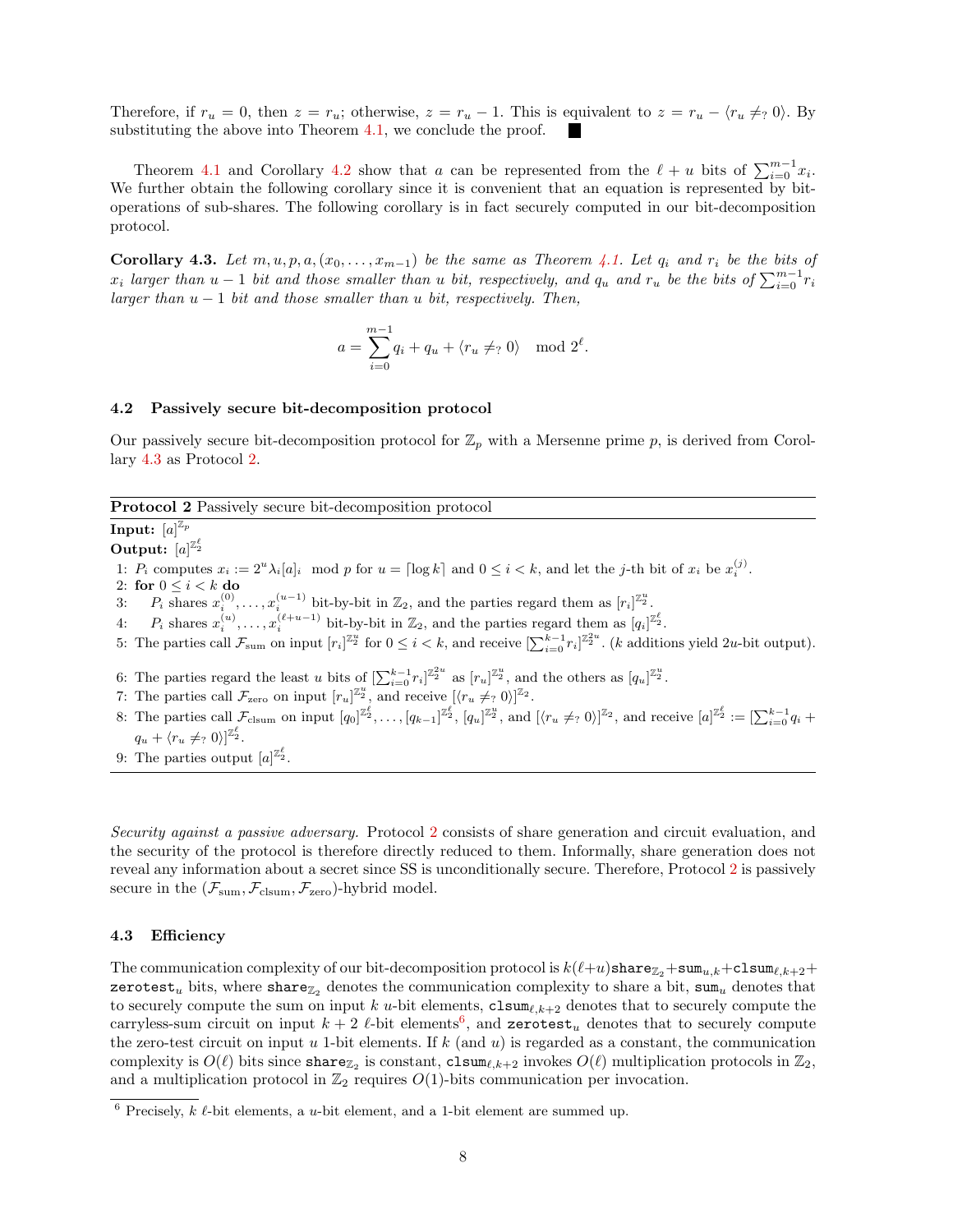For concrete comparison in a specific parameter, we give a precise communication complexity when  $(k, n) = (2, 3)$  and use the replicated SS scheme to share  $\mathbb{Z}_2$ . We assume that sum and carryless-sum circuits compute a full adder sequentially, and zerotest circuit computes an AND gate sequentially. Here,  $u = \lceil \log k \rceil = 1$ , share  $= 2$  by using communication-efficient sharing in Appendix [D.1,](#page-16-0) sum<sub>1,2</sub> is Mult<sub>Z<sub>2</sub></sub>, clsum<sub> $\ell$ ,4</sub> is  $(\ell-1)$ Mult<sub> $\mathbb{Z}_2$ </sub>, and zerotest<sub>*u*</sub> requires no communication since  $[\langle r_u \neq_2 0 \rangle]^{\mathbb{Z}_2} = [r_u]^{\mathbb{Z}_2} + [q_u]^{\mathbb{Z}_2}$ , where Mult<sub>Z<sub>2</sub></sub> denotes the communication complexity of a multiplication protocol in  $\mathbb{Z}_2$ . If we use the replicated SS scheme,  $\text{Mult}_{\mathbb{Z}_2} = 6$  per invocation [[15\]](#page-12-11). Therefore, the communication complexity is  $4(\ell +$  $1) + 6 + 6(\ell - 1) = 10\ell + 4$  bits. This means that, if  $\ell \approx \lceil \log p \rceil/2$ , the communication complexity of our bit-decomposition protocol is as large as that of a multiplication protocol in  $\mathbb{Z}_p$ , which is 6 $\lceil \log p \rceil$ .

There is no bit-decomposition protocol in which  $\ell+u < \lceil \log p \rceil$  is assumed and which outputs  $[a]^{\mathbb{Z}_2^{\ell}}$ , and thus our protocol is formally incomparable to existing bit-decomposition protocols. If we try to compare our bit-decomposition protocol with existing ones, the most efficient bit-decomposition protocol is [[4\]](#page-12-3) and its communication complexity is  $5\lceil \log p \rceil + 12(\lceil \log \lceil \log p \rceil + 1)\lceil \log p \rceil = 17\lceil \log p \rceil + 12\lceil \log \lceil \log p \rceil$  bits. Even regarding  $\lceil \log p \rceil = \ell$ , and thus our protocol is about three times faster. However, [[4](#page-12-3)] supports full extraction and  $p = 2^m$ , and thus it is difficult to simply compare with ours.

The round complexity of our bit-decomposition protocol is  $1 + sum_{u,k} + column_{\ell,k+2} + zerotest_u$ , where  $sum_{u,k}$ ,  $clsum_{\ell,k+2}$ , and  $zerotest_u$  are the round complexities of protocols instantiating  $\mathcal{F}_{sum}$  $\mathcal{F}_{\text{zero}}$ , and  $\mathcal{F}_{\text{zero}}$ , respectively. If  $(k, n) = (2, 3)$ , the round complexity of our bit-decomposition protocol is  $1 + 1 + (\ell - 1) + 0 = \ell + 1$  if we use the same circuits in evaluating the communication complexity.

#### **4.4 Achieving active security using replicated SS**

We show how to make Protocol [2](#page-7-1) secure against an active adversary. Step 1 of the protocol is local computation; therefore, it is secure even against an active adversary. In addition, the steps from Step 5 are secure circuit evaluation. Therefore, if we use an actively secure circuit evaluation protocol, such as [[1,](#page-12-12)[19](#page-13-7)[,15](#page-12-11),[12\]](#page-12-9), these steps are secure against an active adversary, as desired.

The remaining steps are Steps 2, 3, and 4. In general, an adversary may corrupt *P<sup>i</sup>* and share an incorrect  $\tilde{x}_i$ , and it is difficult to detect it. Therefore, we prevent the adversary from mounting such an attack by making these steps consist only of *local* computations. We show that if a secret is shared via the replicated SS scheme, we can generate a bit-wise share of sub-shares by local computations.

Consequently, our bit-decomposition protocol can be actively secure in the  $(\mathcal{F}_{sum}, \mathcal{F}_{zero}, \mathcal{F}_{clsum})$ -hybrid model by converting a share by Protocol [1](#page-4-0) at first, and then performing local share generation of subshares.

The communication complexity of the actively secure version of our protocol is at least  $O(\lceil \log p \rceil)$  bits since revealing in Protocol [1](#page-4-0) incurs this amount of communication. Therefore, only if a secret is shared via the replicated SS scheme from the beginning, the communication complexity of our actively secure bit-decomposition protocol is  $O(\ell)$  bits, while  $O(\lceil \log p \rceil)$  for a general linear SS scheme.

*Local share generation of sub-shares in replicated SS.* In the replicated SS scheme, each sub-share  $x_i$  is held by  $n - k + 1$  parties. To obtain a share of the *j*-th bit of  $x_i$ , each of the  $n - k + 1$  parties sets his sub-share  $x'_i$  as the *j*-th bit of  $x_i$ , and the parties set all the other sub-shares as 0. It trivially holds that  $\sum_{i=0}^{m-1} x_i' = x_i$ . In general, the parties can locally generate an additive share of  $f(x_i)$  mod  $p'$ . We give the algorithm in Algorithm [3.](#page-8-0)

<span id="page-8-0"></span>

| <b>Algorithm 3</b> Local share generation of sub-shares in replicated SS       |
|--------------------------------------------------------------------------------|
| <b>Input:</b> The $n - k + 1$ parties have $x_i \in \mathbb{Z}_n$              |
| <b>Output:</b> Each $P_i$ has $\llbracket f(x) \rrbracket_i^{\mathbb{Z}_{p'}}$ |
| 1: The $n - k + 1$ parties who have $x_i$ compute $x'_i = f(x_i) \mod p'$ .    |

2: The parties set the all sub-shares  $x'_{j}$  as 0 except  $x'_{i}$ .

3: Each  $P_i$  outputs  $[f(x)]_i = \{x'_j \mid i \notin \mathbb{T}_j, \mathbb{T}_j \in \mathbb{T}\}.$ 

We give an example to obtain a bit-wise share of sub-shares in the case of  $(k, n) = (2, 3)$  and  $p' = 2$ : Before starting the protocol,  $P_0$  has  $(x_0, x_1)$ ,  $P_1$  has  $(x_1, x_2)$ , and  $P_2$  has  $(x_2, x_0)$ , where  $a = x_0 + x_1 + x_2$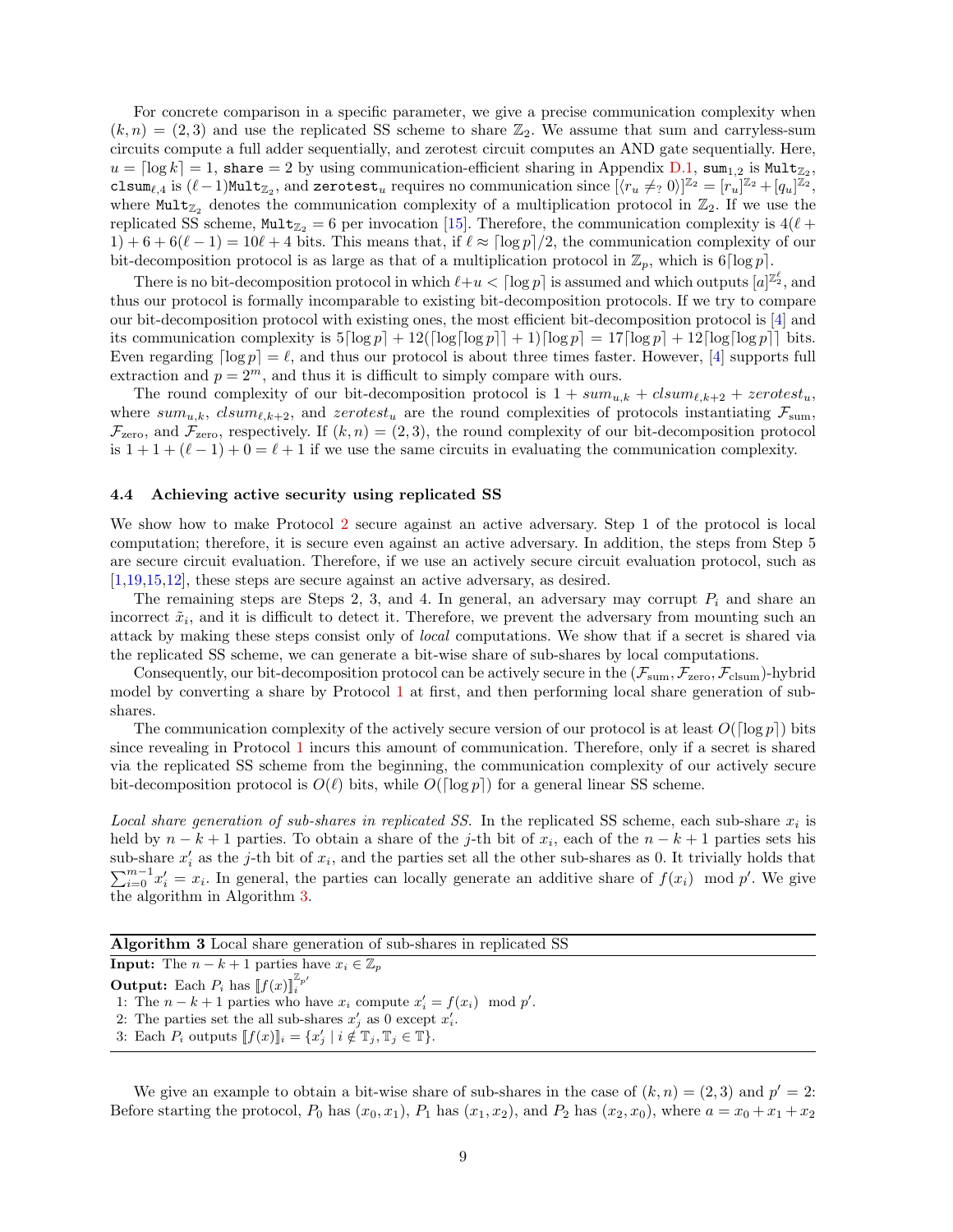mod p. The parties  $P_0$ ,  $P_1$ , and  $P_2$  regard  $(x_0^{(0)}, 0)$ ,  $(0, 0)$ ,  $(0, x_0^{(0)})$  as their shares of  $x_0^{(0)}$ , respectively. By recursively doing the same procedure for the other bits, the parties obtain the bit-by-bit shares of  $x_0, x_1$ , and  $x_2$ .

## **5 Modulus-conversion protocol**

When we consider modulus conversion, computing the quotient also has an important role. Let us consider the case in which we want to convert a share of *a* in  $\mathbb{Z}_p$  into a share of *a* in  $\mathbb{Z}_{p'}$ , and *a* is additively shared, i.e.,  $a := \sum_{i=0}^{m-1} x_i \mod p$ . In this case,  $\sum_{i=0}^{m-1} x_i \mod p' = qp + a \mod p' = (q \mod p')(p \mod p') + (a \mod p')$ mod p'). Here, p mod p' can be computed from the public modulus so q mod p' is the only unknown value. Therefore, by computing *q* using quotient transfer, we can obtain an efficient modulus-conversion protocol.

In this section, we first give a definition and instantiation of functionality we use in our modulusconversion protocols. We then propose a special case of our modulus-conversion protocol from  $\mathbb{Z}_2^u$  to  $\mathbb{Z}_{p'}$ . After that, we propose our modulus-conversion protocol from  $\mathbb{Z}_p$  to  $\mathbb{Z}_{p'}$ .

#### **5.1 Generating a pair of random shares**

In our modulus-conversion protocol, we have to generate  $([r]^{\mathbb{Z}_2}, [r]^{\mathbb{Z}_{p'}})$  for  $r \leftarrow \mathbb{Z}_2$ . The functionality that should be realized by such a protocol is defined as  $\mathcal{F}_{\text{doublerand}}$  described below. This can be instantiated with  $O(\lceil \log p' \rceil)$  bits communication by combining a protocol generating  $[r]^{\mathbb{Z}_p}$  (RAN<sub>2</sub>() in [\[9](#page-12-1)]) and our bit-decomposition protocol. We further give a more efficient and actively secure version of our modulusconversion protocol for a number of parties in Appendix [D.3.](#page-17-0)

**FUNCTIONALITY 5.1 (***F***doublerand – Generating pair of random shares)** Upon receiving *id* from each party  $P_i$ , sample  $r \leftarrow \mathbb{Z}_2$ , generate  $([r]^{\mathbb{Z}_2}, [r]^{\mathbb{Z}_{p'}})$  via the sharing algorithms, and send  $([r]_i^{\mathbb{Z}_2}, [r]_i^{\mathbb{Z}_{p'}})$  to each party  $P_i$ .

# $\mathbb{Z}_2^n$  Modulus-conversion protocol from  $\mathbb{Z}_2^n$  to  $\mathbb{Z}_p$

We now give the formal description of Protocol [4](#page-9-0), which is a special case of modulus conversion in which shares  $[a]^{\mathbb{Z}_2}$  can be converted to  $[a]^{\mathbb{Z}_{p'}}$ .

<span id="page-9-0"></span>**Protocol 4** modulus-conversion protocol from  $\mathbb{Z}_2^u$  to  $\mathbb{Z}_{p'}$ 

**Input:**  $[a]^{\mathbb{Z}_2^u}$ **Output:**  $[a]^{\mathbb{Z}_{p'}}$ 1: **for**  $0 \leq i < u$  **do** 2: The parties call  $\mathcal{F}_{\text{doublerand}}$  and receive  $([r^{(i)}]^{\mathbb{Z}_2}, [r^{(i)}]^{\mathbb{Z}_{p'}})$ . 3: The parties reveal  $[a^{(i)} - r^{(i)}]^{\mathbb{Z}_2} = [a^{(i)}]^{\mathbb{Z}_2} - [r^{(i)}]^{\mathbb{Z}_2}$  to obtain  $a^{(i)} - r^{(i)}$ .  $4:$  **if**  $a^{(i)} - r^{(i)} = 0$  **then** 5: The parties set  $[a^{(i)}]^{\mathbb{Z}_{p'}} = [r^{(i)}]^{\mathbb{Z}_{p'}}$ . 6: **else** 7: The parties set  $[a^{(i)}]^{\mathbb{Z}_{p'}} = (1 - [r^{(i)}]^{\mathbb{Z}_{p'}}).$ 8:  $[a]^{\mathbb{Z}_{p'}} := \sum_{i=0}^{u-1} 2^i [a^{(i)}]^{\mathbb{Z}_{p'}} \mod p'.$ 9: The parties output  $[a]^{\mathbb{Z}_{p'}}$ .

Protocol [4](#page-9-0) consists of local operations, revealing, and  $\mathcal{F}_{\text{doublerand}}$ . Recall that we assume revealing is secure against active adversary. Therefore, Protocol [4](#page-9-0) is also actively secure in the  $\mathcal{F}_{\text{doublerand}}$ -hybrid model.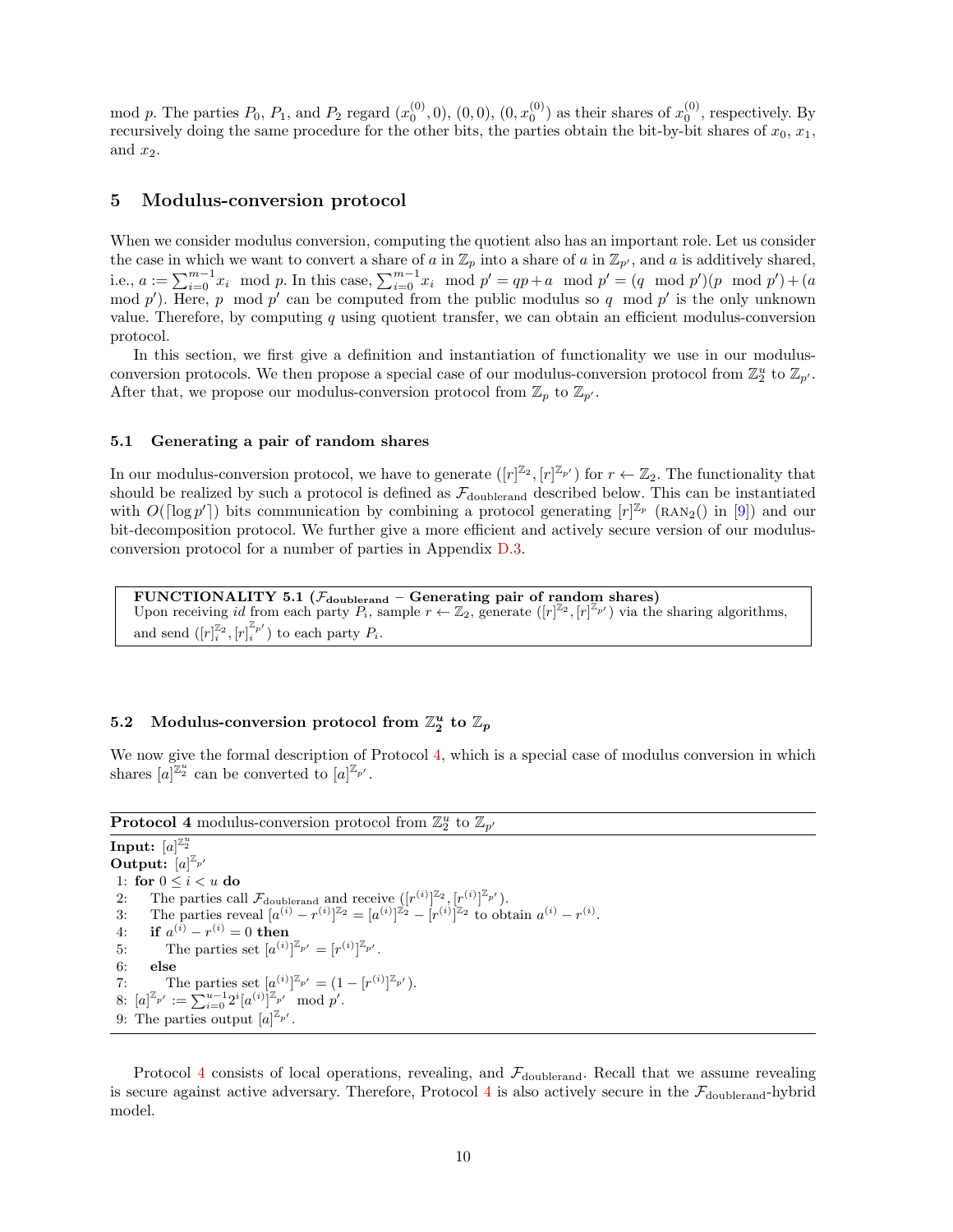The communication complexity is  $u(\text{drand}_{\mathbb{Z}_{p'}} + \text{reveal}_{\mathbb{Z}_2})$ , where  $\text{drand}_{\mathbb{Z}_{p'}}$  and  $\text{reveal}_{\mathbb{Z}_2}$  are the communication complexities of generating  $([r]^{\mathbb{Z}_2}, [r]^{\mathbb{Z}_{p'}})$  for  $r \leftarrow \mathbb{Z}_2$  and revealing a share in  $\mathbb{Z}_2$ . If we regard the number of parties as a constant, it is  $O(\log [p'])$  bits. The round complexity is  $drand + 1$ , where *drand* is that of generating  $([r]^{\mathbb{Z}_2}, [r]^{\mathbb{Z}_{p'}})$ .

#### **5.3 Equation for modulus conversion**

Similarly to our bit-decomposition protocol, we first show a useful equation for our protocol.

**Theorem 5.2.** Let  $m, p, a, (x_0, \ldots, x_{m-1}), \tilde{p}$  be the same as Theorem [3.1](#page-5-1),  $p'$  is a prime number, and  $\ell$ *be a positive integer such that*  $\ell + u \leq |p|$ *. Then,* 

$$
a = 2^{-u} \left( \sum_{i=0}^{m-1} x_i - (\tilde{p} \sum_{i=0}^{m-1} x_i \mod 2^u) p \right) \mod p'.
$$

[**Proof**] It directly follows from Theorem [3.1](#page-5-1) and the fact that 2*<sup>u</sup>* and *p ′* are co-prime.

$$
\sum_{i=0}^{m-1} x_i - (\tilde{p} \sum_{i=0}^{m-1} x_i \mod 2^u) p = \sum_{i=0}^{m-1} x_i - qp = (2^u a + qp) - qp = 2^u a.
$$

We obtain the following corollary when *p* is a Mersenne prime.

**Corollary 5.3.** Let  $m, u, p, a, (x_0, \ldots, x_{m-1})$  be the same as Corollary [4.3.](#page-7-0) Let  $r_i$  be the bits of  $-x_i$ mod  $2^u$  smaller than *u* bit and *a* be an  $\ell$ -bit input and  $\hat{a} := a2^{\ell}$ . Then,

$$
a = 2^{-u} \left( \sum_{i=0}^{m-1} x_i - p(\sum_{i=0}^{m-1} r_i \mod 2^u) \right) \mod p'.
$$

#### **5.4 Our modulus-conversion protocol**

In this subsection, we give *two* modulus-conversion protocols with a Mersenne prime *p*. The first protocol is passively secure, and the second one is actively secure if the components are actively secure, while the latter assumes the small number of parties due to the use of the replicated SS scheme. A protocol for a general prime appears at Appendix [B.2.](#page-15-2)

The first protocol is as described in Protocol [5](#page-10-0). The protocol uses Protocol [4](#page-9-0) and share conversion from additive shares to a linear SS scheme. Protocol [5](#page-10-0) is passively secure in the  $(\mathcal{F}_{\text{clsum}}, \mathcal{F}_{\text{doublerand}})$ -hybrid model since the protocol consists of sharing and  $\mathcal{F}_{\text{clsum}}$ , and Protocol [5](#page-10-0) uses  $\mathcal{F}_{\text{doublerand}}$ .

<span id="page-10-0"></span>**Protocol 5** Passively secure modulus-conversion protocol

 $\mathbf{Input: } \; [a]^{\mathbb{Z}_p}$ 

**Output:**  $[a]^{\mathbb{Z}_{p'}}$ 

1:  $P_i$  computes  $x_i := 2^u \lambda_i [a]_i \mod p$  for  $u = \lceil \log k \rceil$  and  $0 \le i \le k$ .

- 2:  $\hat{x}_i := -x_i \mod 2^u$  and let the *j*-th bit of  $\hat{x}_i$  be  $\hat{x}_i^{(j)}$ .
- 3: **for**  $0 \leq i \leq k$  **do**
- 4:  $P_i$  shares  $\hat{x}_i^{(0)}, \ldots, \hat{x}_i^{(u-1)}$  bit-by-bit in  $\mathbb{Z}_2$ , and the parties regard them as  $[r_i]^{\mathbb{Z}_2}$ .
- 5: The parties call  $\mathcal{F}_{\text{clsum}}$  on input  $[r_i]^{\mathbb{Z}_2^u}$  for  $0 \leq i < k$ , and regard the received value as  $[q]^{\mathbb{Z}_2^u} := [\sum_{i=0}^{k-1} r_i]^{\mathbb{Z}_2^u}$ .
- 6: The parties convert  $[q]^{\mathbb{Z}_2^u}$  into  $[q]^{\mathbb{Z}_{p'}}$  via Protocol [4.](#page-9-0)
- 7:  $P_i$  computes  $x_i := x_i \mod p'$  and shares  $x_i$  via sharing algorithm of a linear SS scheme in  $\mathbb{Z}_{p'}$  for  $0 \le i \le k$ .
- 8: The parties add the received shares as  $[\sum_{i=0}^{k-1} x_i]^{\mathbb{Z}_{p'}} = \sum_{i=0}^{k-1} [x_i]^{\mathbb{Z}_{p'}}$ .
- 9: The parties locally compute  $[a]^{\mathbb{Z}_{p'}} := 2^{-u}([\sum_{i=0}^{k-1} x_i]^{\mathbb{Z}_{p'}} p[q]^{\mathbb{Z}_{p'}}) \mod p'.$
- 10: Each  $P_i$  outputs  $[a]_i^{\mathbb{Z}_{p'}}$ .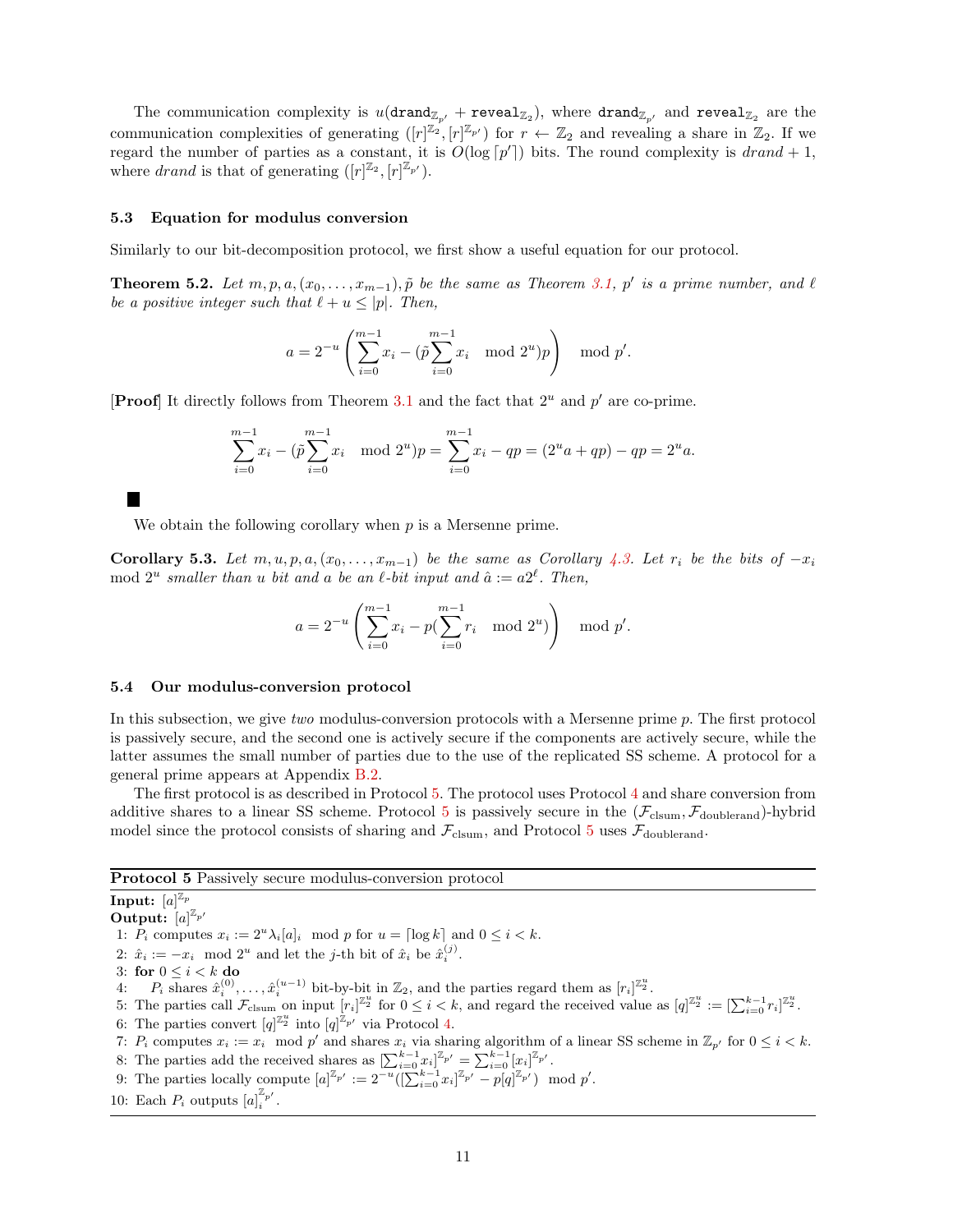The second protocol is as described in Protocol [6.](#page-11-0) This protocol uses the same idea as our bitdecomposition protocol. We first convert  $[a]^{\mathbb{Z}_p}$  into  $[[a]^{\mathbb{Z}_p}$ , and locally generate bit-wise shares. Protocol [6](#page-11-0) is passively/actively secure in  $(\mathcal{F}_{\text{clsum}}, \mathcal{F}_{\text{doublerand}}, \mathcal{F}_{\text{rand}})$ -hybrid model since Protocol [1](#page-4-0) and Protocol [4](#page-9-0) use  $\mathcal{F}_{\text{rand}}$  and  $\mathcal{F}_{\text{doublerand}}$ .

<span id="page-11-0"></span>**Protocol 6** Modulus-conversion protocol for small number of parties

#### $\mathbf{Input: } \; [a]^{\mathbb{Z}_p}$

#### **Output:**  $[a]^{\mathbb{Z}_{p'}}$

- [1](#page-4-0): The parties invoke Protocol 1 on input  $[a]^{\mathbb{Z}_p}$  and receive  $[[a]^{\mathbb{Z}_p}$ , where  $m = {n \choose k-1}$  and  $a = \sum_{i=0}^{m-1} x_i \mod p$ .
- 2: The parties set  $\hat{x}_i := -x_i \mod 2^u$  and let the *j*-th bit of  $\hat{x}_i$  be  $\hat{x}_i^{(j)}$ .
- 3: The parties obtain  $[\![\hat{x}_i]\!]^{\mathbb{Z}_2^{\bar{u}}}$  for  $0 \leq i < m$  by Algorithm [3.](#page-8-0)
- 4: The parties call  $\mathcal{F}_{\text{clsum}}$  on input  $\llbracket r_i \rrbracket^{\mathbb{Z}_2^u}$  for  $0 \leq i < m$ , and regard the received value as  $\llbracket q \rrbracket^{\mathbb{Z}_2^u} := \llbracket \sum_{i=0}^{m-1} r_i \rrbracket^{\mathbb{Z}_2^u}$ .
- 5: The parties convert  $[q]^{\mathbb{Z}_2^u}$  into  $[q]^{\mathbb{Z}_{p'}}$  via Protocol [4.](#page-9-0)
- 6: The parties locally compute  $x_j := x_j \mod p'$  for all their own sub-shares, and regard them as  $[\sum_{i=0}^{m-1} x_i]^{\mathbb{Z}_{p'}}$ .
- 7: The parties compute  $[a]^{\mathbb{Z}_{p'}} := 2^{-u} (\llbracket \sum_{i=0}^{m-1} x_i \rrbracket^{\mathbb{Z}_{p'}} p \llbracket q \rrbracket^{\mathbb{Z}_{p'}}) \mod p'.$
- 8: The parties locally convert  $[a]^{\mathbb{Z}_{p'}}$  into  $[a]^{\mathbb{Z}_{p'}}$ .
- 9: The parties output  $[a]^{\mathbb{Z}_{p'}}$ .

#### **5.5 Efficiency**

The communication complexity of Protocol [5](#page-10-0) is *u* share $\mathbb{Z}_2$  + clsum<sub>*u*,*k*</sub> + *u*(drand $\mathbb{Z}_{p'}$  + reveal $\mathbb{Z}_2$ ) + *k* share<sub> $\mathbb{Z}_{p'}$ </sub>. If the number of parties is small and regarded as a constant, the communication complexity of *u* share $_{\mathbb{Z}_2}$ , clsum $_{u,k},$  and reveal $_{\mathbb{Z}_2}$  are  $O(1)$ , drand $_{\mathbb{Z}_{p'}}$  is  $O(\lceil \log p' \rceil)$ , and share $_{\mathbb{Z}_{p'}}$  is  $O(\lceil \log p' \rceil)$ , respectively. Therefore, the total communication complexity is  $O(\lceil \log p' \rceil)$ .

The communication complexity of Protocol  $6$  is  $\mathtt{toRep}_{\mathbb{Z}_p} + \mathtt{clsum}_{u,m} + u(\mathtt{drand}_{\mathbb{Z}_{p'}} + \mathtt{reveal}_{\mathbb{Z}_2}),$  where  $\mathtt{toRep}_{\mathbb{Z}_p}$  is that of Protocol [1](#page-4-0). If the number of parties is regarded as a constant, the total communication complexity is  $O(\lceil \log p \rceil + \lceil \log p' \rceil)$  due to  $\mathsf{toRep}_{\mathbb{Z}_p}$ . However, if  $p' > p$ , Protocol [6](#page-11-0) can be more efficient than Protocol [5.](#page-10-0) The number of rounds is  $(rand + 1) + 1 + (1 + drand) + 1 = 4 + rand + drand$ , where *rand* is the number of rounds to instantiate  $\mathcal{F}_{\text{rand}}$ .

#### <span id="page-11-1"></span>**6 Experiments**

We implemented our bit-decomposition and modulus-conversion protocols and compare their efficiency with existing results. As we stated, to the best of our knowledge, there is no bit-decomposition protocol in which  $\ell + u < \lceil \log p \rceil$  is assumed and which outputs  $[a]^{\mathbb{Z}_2^{\ell}}$ . Therefore, our bit-decomposition protocols are formally incomparable to existing ones. In this paper, we compare experimental results with those of [\[4](#page-12-3)] as reference, since it is the most efficient bit-decomposition protocol. We implemented our bitdecomposition protocol with optimizations described in Appendix [D.](#page-15-3) These optimizations only affect the constant factor of the communication complexity.

The details of the machines and network environments used in the experiment are as follows. Each machine had an Intel<sup>®</sup> Core<sup>TM</sup> i7 6900K 3.2 GHz  $\times$  8 cores. For a gigabit network, we used Intel<sup>®</sup> I218-LM star network via an L2 Gigabit hub. The ping latency was 0.19 ms.

The experimental results are listed in Table [1.](#page-12-13) It shows the experimental result of passively secure bitdecomposition protocols in a gigabit network. We measured the processing time of the bit-decomposition protocol of  $10^7$   $\ell$ -bit elements. To align the setting to [\[4](#page-12-3)]. we used  $(k, n) = (2, 3)$ . Our protocol uses  $p = 2^{61} - 1$ , and  $\ell = 32$ , 20, and 2. The setting of  $\ell = 32$  is the same message space as [\[4](#page-12-3)], while  $\ell = 20$ and 2 are favorable for our bit-decomposition protocol. The input and output of our protocol were shares of Shamir's scheme, while those of [\[4](#page-12-3)] were shares of the replicated SS scheme.

As shown in Table [1,](#page-12-13) our bit-decomposition protocol achieves higher performance than that of [[4\]](#page-12-3). Further experiments including modular-conversion protocols appear in Appendix [E](#page-17-1).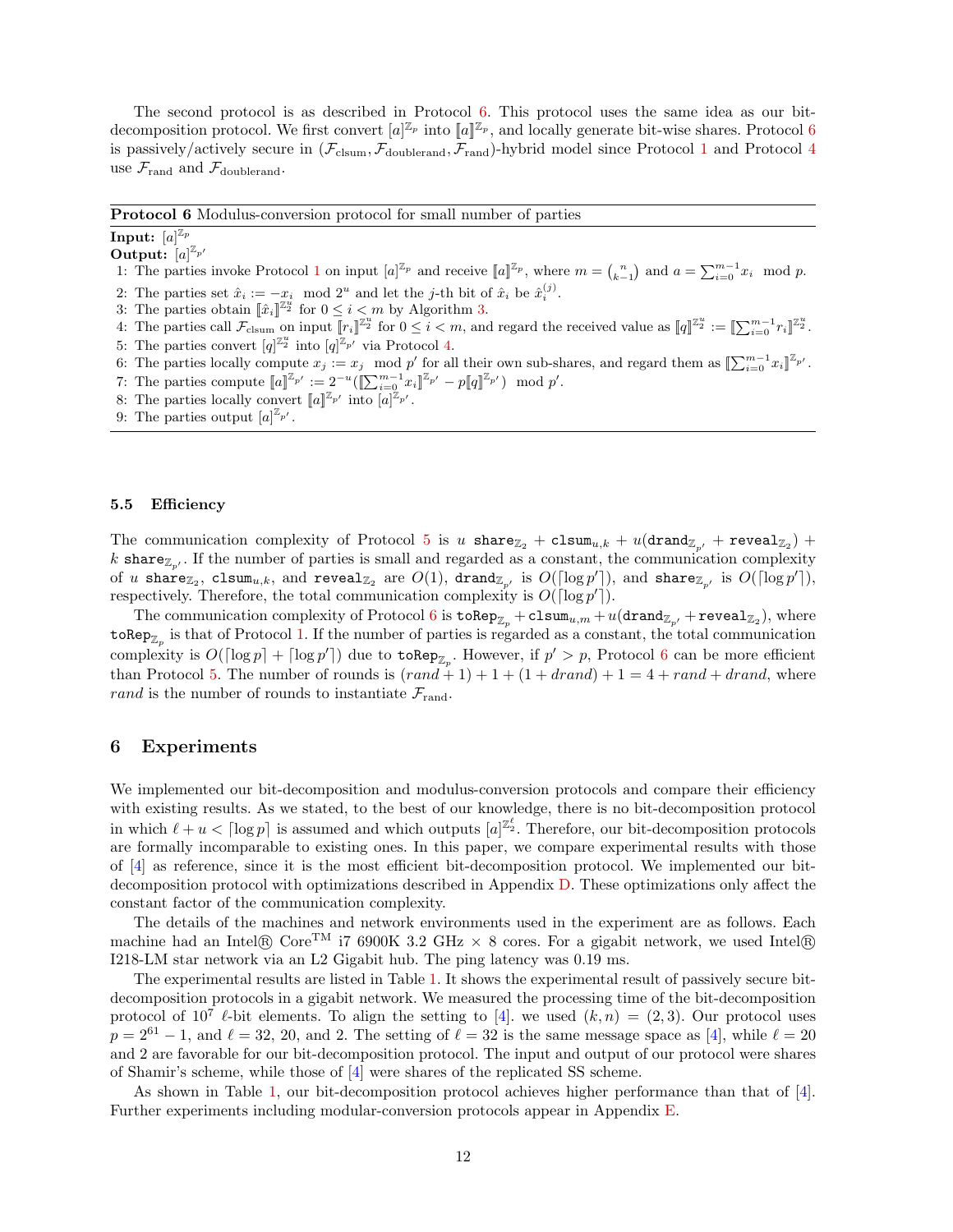|                                |     | $\vert$ Modulus $(p)\vert$ Bit-length of secret $(\ell)\vert$ Processing time (ms) |         |
|--------------------------------|-----|------------------------------------------------------------------------------------|---------|
|                                | ഹ32 |                                                                                    | 200,000 |
|                                | ഹ0. |                                                                                    | 1.194   |
| Our bit-decomposition protocol | 001 |                                                                                    | 759     |
|                                | ച   |                                                                                    | 23      |

<span id="page-12-13"></span>Table 1. Processing time (ms) for  $10^7$  records in passively secure bit-decomposition protocols in Gigabit network

# **7 Conclusion**

We proposed secret-sharing-based bit-decomposition and modulus-conversion protocols for  $\mathbb{Z}_p$  with an honest majority. Our protocols are secure against passive and active adversaries depending on the components of our protocols. If *k* and *n* are small, the communication complexity of our passively secure bit-decomposition and modulus conversion protocols are  $O(\ell)$  bits and  $O(\lceil \log p' \rceil)$  bits. While some settings are different from existing works, the communication complexity is smaller than the current best result [\[4](#page-12-3)]. Furthermore, we also confirmed with the experimental results that our protocols are highly efficient.

# **References**

- <span id="page-12-12"></span>1. T. Araki, J. Furukawa, Y. Lindell, A. Nof, and K. Ohara. High-throughput semi-honest secure three-party computation with an honest majority. In E. R. Weippl, S. Katzenbeisser, C. Kruegel, A. C. Myers, and S. Halevi, editors, *ACM CCS*, pages 805–817. ACM, 2016.
- <span id="page-12-10"></span>2. A. Beimel. *Secure Schemes for Secret Sharing and Key Distribution*. PhD thesis, Israel Institute of Technology, 1996.
- <span id="page-12-0"></span>3. D. Bogdanov, M. Jõemets, S. Siim, and M. Vaht. Privacy-preserving tax fraud detection in the cloud with realistic data volumes. Cybernetica research report, 2016.
- <span id="page-12-3"></span>4. D. Bogdanov, M. Niitsoo, T. Toft, and J. Willemson. High-performance secure multi-party computation for data mining applications. *Int. J. Inf. Sec.*, 11(6):403–418, 2012.
- <span id="page-12-6"></span>5. J. W. Bos, T. Kleinjung, A. K. Lenstra, and P. L. Montgomery. Efficient SIMD arithmetic modulo a mersenne number. In E. Antelo, D. Hough, and P. Ienne, editors, *20th IEEE Symposium on Computer Arithmetic, ARITH 2011, T¨ubingen, Germany, 25-27 July 2011*, pages 213–221. IEEE Computer Society, 2011.
- <span id="page-12-14"></span>6. R. Canetti. Security and composition of multiparty cryptographic protocols. *J. Cryptology*, 13(1):143–202, 2000.
- <span id="page-12-16"></span>7. R. Canetti. Universally composable security: A new paradigm for cryptographic protocols. In *FOCS*, pages 136–145. IEEE Computer Society, 2001.
- <span id="page-12-4"></span>8. R. Cramer, I. Damgård, and Y. Ishai. Share conversion, pseudorandom secret-sharing and applications to secure computation. In J. Kilian, editor, *TCC*, volume 3378 of *Lecture Notes in Computer Science*, pages 342–362. Springer, 2005.
- <span id="page-12-1"></span>9. I. Damgård, M. Fitzi, E. Kiltz, J. B. Nielsen, and T. Toft. Unconditionally secure constant-rounds multiparty computation for equality, comparison, bits and exponentiation. In S. Halevi and T. Rabin, editors, *TCC*, volume 3876 of *Lecture Notes in Computer Science*, pages 285–304. Springer, 2006.
- <span id="page-12-2"></span>10. S. L. From and T. Jakobsen. *Secure Multi-Party Computation on Integers*. PhD thesis, University of Aarhus, 2006.
- <span id="page-12-8"></span>11. J. Furukawa, Y. Lindell, A. Nof, and O. Weinstein. High-throughput secure three-party computation for malicious adversaries and an honest majority. In *EUROCRYPT 2017*, pages 225–255, 2017.
- <span id="page-12-9"></span>12. D. Genkin, Y. Ishai, M. Prabhakaran, A. Sahai, and E. Tromer. Circuits resilient to additive attacks with applications to secure computation. In D. B. Shmoys, editor, *STOC*, pages 495–504. ACM, 2014.
- <span id="page-12-7"></span>13. O. Goldreich. *The Foundations of Cryptography - Volume 2, Basic Applications*. Cambridge University Press, 2004.
- <span id="page-12-15"></span>14. S. Goldwasser and Y. Lindell. Secure multi-party computation without agreement. *J. Cryptology*, 18(3):247– 287, 2005.
- <span id="page-12-11"></span>15. D. Ikarashi, R. Kikuchi, K. Hamada, and K. Chida. Actively private and correct MPC scheme in *t < n/*2 from passively secure schemes with small overhead. *IACR Cryptology ePrint Archive*, 2014:304, 2014.
- <span id="page-12-5"></span>16. M. Ito, A. Saito, and T. Nishizeki. Secret sharing scheme realizing general access structure. *IEICE Transactions*, 72:56–64, 1989.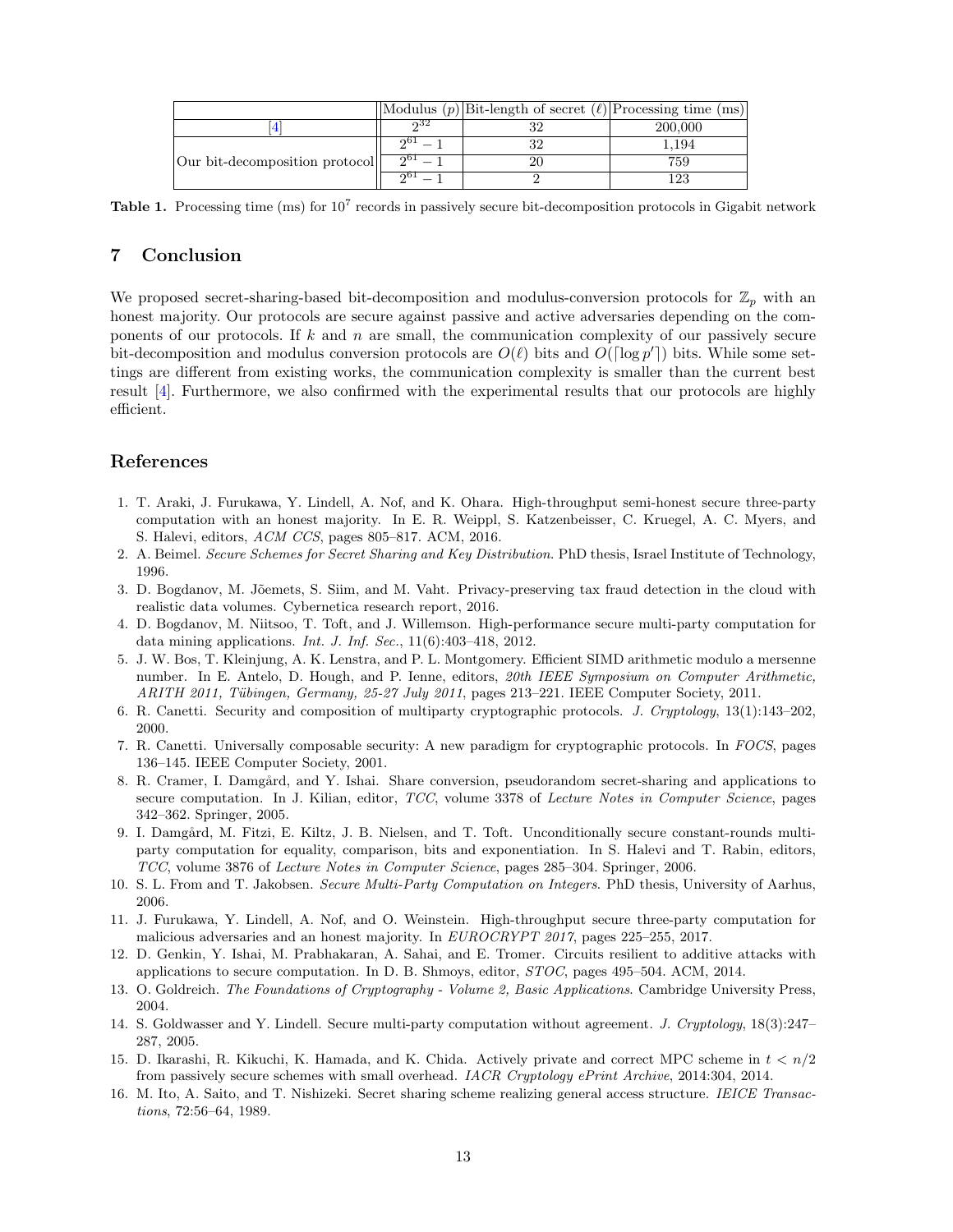- <span id="page-13-0"></span>17. E. Kimura, K. Hamada, R. Kikuchi, K. Chida, K. Okamoto, S. Manabe, T. Kuroda, Y. Matsumura, T. Takeda, and N. Mihara. Evaluation of secure computation in a distributed healthcare setting. In *Proceedings of MIE2016 at HEC2016*, pages 152–156, 2016.
- <span id="page-13-10"></span>18. E. Kushilevitz, Y. Lindell, and T. Rabin. Information-theoretically secure protocols and security under composition. *SIAM J. Comput.*, 39(5):2090–2112, 2010.
- <span id="page-13-7"></span>19. Y. Lindell and A. Nof. A framework for constructing fast MPC over arithmetic circuits with malicious adversaries and an honest-majority. In B. M. Thuraisingham, D. Evans, T. Malkin, and D. Xu, editors, *ACM CCS 2017*, pages 259–276. ACM, 2017.
- <span id="page-13-9"></span>20. Y. Lindell and B. Pinkas. Secure two-party computation via cut-and-choose oblivious transfer. In Y. Ishai, editor, *Theory of Cryptography - 8th Theory of Cryptography Conference, TCC 2011*, volume 6597 of *Lecture Notes in Computer Science*, pages 329–346. Springer, 2011.
- <span id="page-13-2"></span>21. T. Nishide and K. Ohta. Multiparty computation for interval, equality, and comparison without bitdecomposition protocol. In *Public Key Cryptography*, pages 343–360, 2007.
- <span id="page-13-3"></span>22. T. I. Reistad and T. Toft. Linear, constant-rounds bit-decomposition. In *Information, Security and Cryptology - ICISC 2009*, pages 245–257, 2009.
- <span id="page-13-1"></span>23. B. Schoenmakers and P. Tuyls. Efficient binary conversion for paillier encrypted values. In S. Vaudenay, editor, *Advances in Cryptology - EUROCRYPT 2006*, volume 4004 of *Lecture Notes in Computer Science*, pages 522–537. Springer, 2006.
- <span id="page-13-6"></span>24. A. Shamir. How to share a secret. *Communications of the ACM*, 22(11):612–613, 1979.
- <span id="page-13-4"></span>25. T. Toft. Constant-rounds, almost-linear bit-decomposition of secret shared values. In *Topics in Cryptology - CT-RSA 2009*, pages 357–371, 2009.

## <span id="page-13-5"></span>**A Definition of Security**

#### **A.1 Passive security**

Most of the contents in this section are taken verbatim from [\[1](#page-12-12), Section 3.1].

A protocol is secure in the presence of *k −* 1 corrupted parties if the view of the corrupted party in a real protocol execution can be generated by a simulator given only the corrupted parties input and output. The view of  $P_i$  during an execution of a protocol  $\pi$  on inputs  $\vec{x}$ , denoted VIEW<sub>*i*</sub><sup> $\pi$ </sup> $\vec{x}$ , consists of its input  $x_i$ , its internal random coins  $r_i$  and the messages that were received by  $P_i$  in the execution. The output of all parties from an execution of  $\pi$  is denoted by OUTPUT<sup> $\pi$ </sup>( $\vec{x}$ ). Let  $I \subset \{0, \ldots, n-1\}$  be the set of indices of the corrupted parties controlled by the adversary.

**Definition A.1.** Let  $f : (\{0,1\}^*)^n \to (\{0,1\}^*)^n$  be a probabilistic n-ary functionality and let  $\pi$  be a *protocol. We say that*  $\pi$  *computes*  $f$  *with perfect security in the presence of*  $k - 1$  *passive corrupted party for f if there exists a probabilistic polynomial-time algorithm S such that for every k−*1 *corrupted parties*  $P_i$  such that  $i \in I$  and  $|I| = k - 1$ , and every  $\vec{x} \in (\{0,1\})^n$ , where  $|x_0| = |x_1| = \ldots = |x_{n-1}|$ .

<span id="page-13-8"></span>
$$
\{(\mathcal{S}(x_I, f_I(\vec{x})), f(\vec{x})))\} \equiv \{(\text{View}_I^{\pi}(\vec{x}), \text{Output}^{\pi}(\vec{x}))\} \tag{5}
$$

If Equation [\(5](#page-13-8)) holds with perfect/computational indistinguishability, then we say that  $\pi$  computes *f* with perfect/computational security in the presence of  $k-1$  passive corrupted parties.

#### **A.2 Active security**

Most of the contents in this section are taken verbatim from [\[19](#page-13-7), Appendix A].

The security parameter is denoted  $\kappa$ ; negligible functions and computational indistinguishability are defined in the standard way, with respect to non-uniform polynomial-time distinguishers.

*Ideal versus real model definition.* We use the ideal/real simulation paradigm in order to define security, where an execution in the real world is compared to an execution in the ideal world where an incorruptible trusted party computes the functionality for the parties [[6,](#page-12-14)[13](#page-12-7)]. We define *security with abort* (and without fairness), meaning that the corrupted parties may receive output while the honest parties do not. Our definition does *not* guarantee *unanimous abort*, meaning that some honest party may receive output while the other does not. It is easy to modify our protocols so that the honest parties unanimously abort by running a single (weak) Byzantine agreement at the end of the execution [[14\]](#page-12-15); we therefore omit this step for simplicity.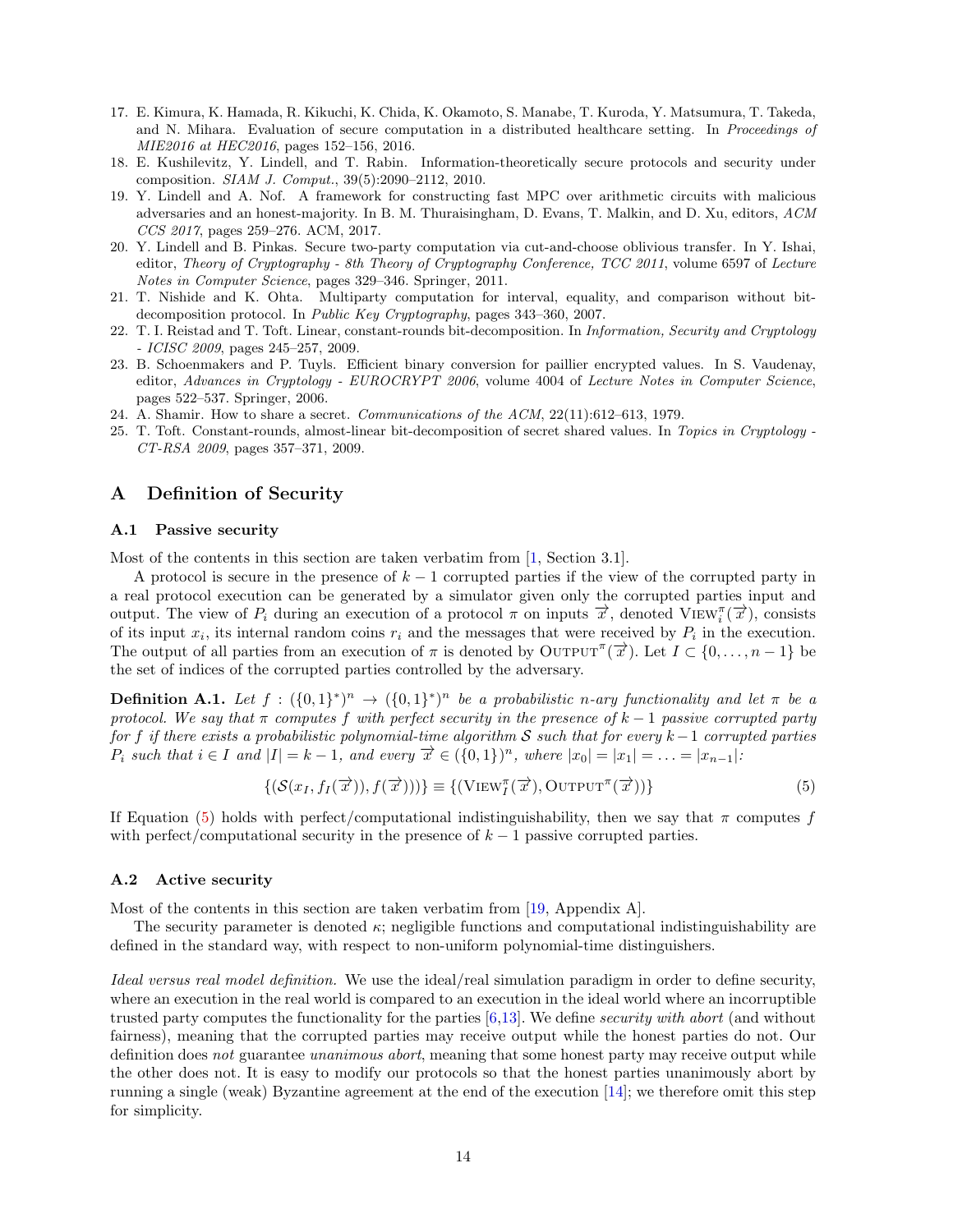*The real model.* In the real model, an *n*-party protocol  $\pi$  is executed by the parties. For simplicity, we consider a synchronous network that proceeds in rounds and a rushing adversary, meaning that the adversary receives its incoming messages in a round before it sends its outgoing message. The adversary *A* can be active; it sends all messages in place of the corrupted parties, and can follow any arbitrary strategy. The honest parties follow the instructions of the protocol.

Let *A* be a non-uniform probabilistic polynomial-time adversary controlling  $k-1 < \frac{n}{2}$  parties. Let  $Real_{\pi,\mathcal{A}(z),I}(x_0,\ldots,x_{n-1},\kappa)$  denote the output of the honest parties and *A* in the real execution of  $\pi$ , with inputs  $x_0, \ldots, x_{n-1}$ , auxiliary-input *z* for *A*, and security parameter *κ*.

*The ideal model.* We define the ideal model, for any (possibly reactive) functionality  $\mathcal{F}$ , receiving inputs from  $P_0, \ldots, P_{n-1}$  and providing them with outputs. Let  $I \subset \{0, \ldots, n-1\}$  be the set of indices of the corrupted parties controlled by the adversary. The ideal execution proceeds as follows:

- **– Send inputs to the trusted party: Each honest party**  $P_j$  **sends its specified input**  $x_j$  **to the trusted** party. A corrupted party  $P_i$  controlled by the adversary may either send its specified input  $x_i$ , some other  $x_i'$  or an abort message.
- **– Early abort option:** If the trusted party received abort from the adversary *A*, it sends *⊥* to all parties and terminates. Otherwise, it proceeds to the next step.
- **– Trusted party sends output to the adversary:** The trusted party computes each party's output as specified by the functionality  $\mathcal F$  based on the inputs received; denote the output of  $P_j$  by  $y_j$ . The trusted party then sends  $\{y_i\}_{i \in I}$  to the corrupted parties.
- **Adversary instructs trusted party to continue or halt:** For each  $j \in \{0, \ldots, n-1\}$  with  $j \notin I$ , the adversary sends the trusted party either abort<sub>*i*</sub> or continue<sub>*i*</sub>. For each  $j \notin I$ :
	- *•* If the trusted party received abort*<sup>j</sup>* then it sends *P<sup>j</sup>* the abort value *⊥* for output.
	- If the trusted party received continue<sub>*j*</sub> then it sends  $P_j$  its output value  $y_j$ .
- **– Outputs:** The honest parties always output the output value they obtained from the trusted party, and the corrupted parties outputs nothing.

Let *S* be a non-uniform probabilistic polynomial-time adversary controlling parties  $P_i$  for  $i \in I$ . Let *Ideal*  $F$ *,* $S(z)$ *,I*( $x_0$ *, . . . , x<sub>n</sub>-*1*,* $\kappa$ ) denote the output of the honest parties and *S* in an ideal execution with the functionality  $\mathcal{F}$ , inputs  $x_0, \ldots, x_{n-1}$  to the parties, auxiliary-input *z* to *S*, and security parameter  $\kappa$ .

*Security.* Informally speaking, the definition says that protocol  $\pi$  securely computes f if adversaries in the ideal world can simulate executions of the real world protocol. In some of our protocols there is a statistical error that is not dependent on the computational security parameter. As in [[20](#page-13-9)], we formalize security in this model by saying that the distinguisher can distinguish with probability at most this error *plus* some factor that is negligible in the security parameter. This is formally different from the standard definition of security since the statistical error does not decrease as the security parameter increases.

**Definition A.2.** Let F be a *n*-party functionality, and let  $\pi$  be a *n*-party protocol. We say that  $\pi$  securely computes *f* with abort in the presence of an adversary controlling  $k-1 < \frac{n}{2}$  parties, *if for every non-uniform probabilistic polynomial-time adversary A in the real world, there exists a non-uniform probabilistic polynomial-time simulator/adversary S in the ideal model with F, such that for every I ⊂ {*0*, . . . , n −* 1*},*

$$
\left\{ Ideal_{F,S(z),I}(x_1,\ldots,x_n,\kappa) \right\} \stackrel{c}{\approx} \left\{ Real_{\pi,\mathcal{A}(z),I}(x_1,\ldots,x_n,\kappa) \right\}
$$

where  $x_0, \ldots, x_{n-1} \in \mathbb{F}^*$  under the constraint that  $|x_1| = \cdots = |x_n|$ ,  $z \in \mathbb{F}^*$  and  $\kappa \in \mathcal{N}$ . We say that  $\pi$ *securely computes f with abort in the presence of one active party* with statistical error 2 *−σ if there exists a* negligible function  $\mu(\cdot)$  such that the distinguishing probability of the adversary is less than  $2^{-\sigma} + \mu(\kappa)$ .

*The hybrid model.* We prove the security of our protocols in a hybrid model, where parties run a protocol with real messages and also have access to a trusted party computing a subfunctionality for them. The modular sequential composition theorem of [[6\]](#page-12-14) states that one can replace the trusted party computing the subfunctionality with a real secure protocol computing the subfunctionality. When the subfunctionality is *g*, we say that the protocol works in the *g-hybrid model*.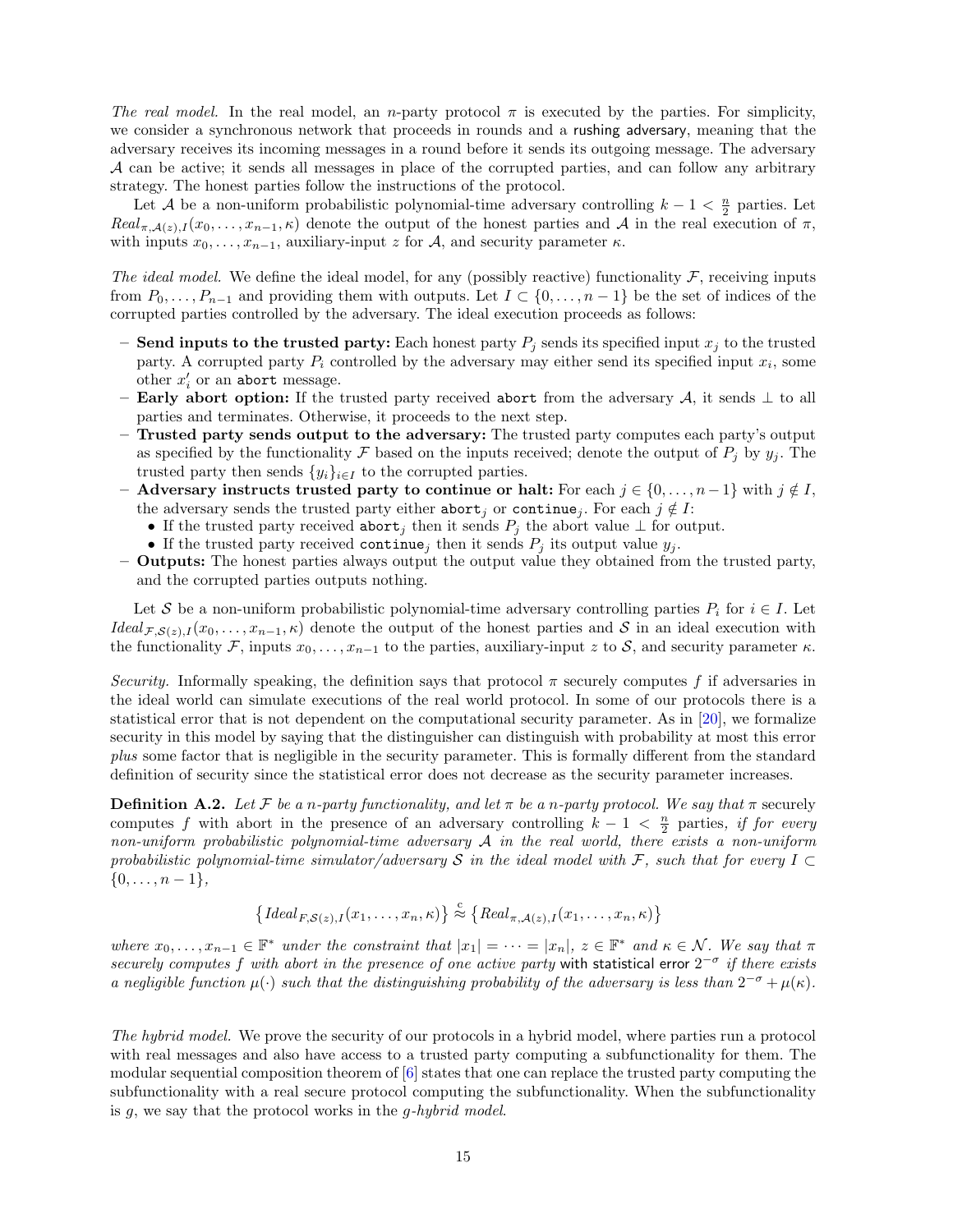*Universal Composability [[7\]](#page-12-16).* Protocols that are proven secure in the universal composability framework have the property that they maintain their security when run in parallel and concurrently with other secure and insecure protocols. In [\[18](#page-13-10), Theorem 1.5], it was shown that any protocol that is proven secure with a black-box non-rewinding simulator and also has the property that the inputs of all parties are fixed before the execution begins (called input availability or start synchronization in  $[18]$  $[18]$ ), is also secure under universal composability. Since the input availability property holds for all of our protocols and subprotocols, it is sufficient to prove security in the classic stand-alone setting and automatically derive universal composability from [[18\]](#page-13-10). We remark that this also enables us to call the protocol and subprotocols that we use in parallel and concurrently (and not just sequentially), enabling us to achieve more efficient computation (e.g., by running many executions in parallel or running each layer of a circuit in parallel).

# **B Protocols for a general prime number** *p*

## <span id="page-15-1"></span>**B.1 Bit-decomposition protocol**

Let  $z'$ ,  $\tilde{p}$  be the same as Theorem [4.1](#page-6-2). Notice that we can compute  $[ab]^{\mathbb{Z}_2^{\ell}+\lceil \log p \rceil}$  from  $a \in \mathbb{Z}_p$  and  $[b]^{\mathbb{Z}_2^{\ell}}$  by circuit evaluation.

**Protocol 7** Bit-decomposition protocol for a general prime

 $\mathbf{Input: } \; [a]^{\mathbb{Z}_p}$ 

**Output:**  $[a]^{\mathbb{Z}_2^{\ell}}$ 

1:  $P_i$  computes  $x_i := 2^u \lambda_i [a]_i \mod p$  for  $u = \lceil \log k \rceil$  and  $0 \le i < k$ , and let the *j*-th bit of  $x_i$  be  $x_i^{(j)}$ .

- 2: **for**  $0 \leq i < k$  **do**
- 3:  $P_i$  shares  $x_i^{(0)}, \ldots, x_i^{(u-1)}$  bit-by-bit in  $\mathbb{Z}_2$ , and the parties regard them as  $[r_i]^{\mathbb{Z}_2}$ .
- 4:  $P_i$  shares  $x_i^{(u)}, \ldots, x_i^{(\ell+u-1)}$  bit-by-bit in  $\mathbb{Z}_2$ , and the parties regard them as  $[q_i]^{\mathbb{Z}_2^{\ell}}$ .
- 5: The parties call  $\mathcal{F}_{sum}$  on input  $[r_i]^{\mathbb{Z}_2^u}$  for  $0 \leq i < m$ , and receive  $[\sum_{i=0}^{m-1} r_i]^{\mathbb{Z}_2^2^u}$ . (*m* additions yield 2*u*-bit output)
- 6: The parties regard the least *u*-bit of  $\left[\sum_{i=0}^{m-1} r_i\right]^{\mathbb{Z}_2^u}$  as  $[r_u]^{\mathbb{Z}_2^u}$ , and the others as  $[q_u]^{\mathbb{Z}_2^u}$ .
- 7: The parties compute  $[z'r_u]_{z_1}^{z_1^{\ell+u}}$  and  $[pr_u]_{z_2}^{z_1^{\ell+u}}$  from  $z'$ ,  $p'$ , and  $[r_u]_{z_2}^{z_2}$ .
- 8: The parties regard the most significant  $\ell$  bits of  $[pr_u]_{2}^{\mathbb{Z}_2^{\ell+u}}$  as  $[z]_{2}^{\mathbb{Z}_2^{\ell}}$ .
- 9: The parties compute  $[zp]^{z_2^{\ell+2u}}$  from *p* mod  $2^{\ell+u}$  and  $[z]^{z_2^u}$ , and regard the least significant  $\ell+u$  bits as  $[zp]^{\mathbb{Z}_2^{\ell+u}}$ .
- 10: The parties call  $\mathcal{F}_{\text{clsum}}$  on input  $[q_0]^{\mathbb{Z}_2^{\ell}}, \ldots, [q_{k-1}]^{\mathbb{Z}_2^{\ell}}$ ,  $[q_u]^{\mathbb{Z}_2^u}$ ,  $-[z'r_u]^{\mathbb{Z}_2^{\ell+1}}$ , and  $[zp]^{\mathbb{Z}_2^{\ell+2u}}$ , and receive  $[a]^{\mathbb{Z}_2^{\ell}} :=$  $[\sum_{i=0}^{m-1} q_i + q_u - z' r_u + zp]^{Z_2^{\ell}}.$
- 11: Each  $P_i$  outputs  $[a]_i^{\mathbb{Z}_2^{\ell}}$ .

### <span id="page-15-2"></span>**B.2 Modulus-conversion protocol**

The difference is just  $\hat{x}_i := -x_i \mod 2^u$  is replaced by  $\hat{x}_i := \tilde{p}x_i \mod 2^u$ .

# <span id="page-15-0"></span>**C Functionalities of circuit evaluation**

In this section, we give the formal descriptions of  $\mathcal{F}_{sum}$ ,  $\mathcal{F}_{clsum}$ , and  $\mathcal{F}_{zero}$  as Functionalities [C.1](#page-16-1), [C.2,](#page-16-2) and [C.3,](#page-17-2) respectively.

# <span id="page-15-3"></span>**D Optimizations**

In this section, we show several optimizations to improve the communication complexity. Some of optimizations use PRSS, and PRSS requires a pseudo-random function. Therefore, if we use those optimizations, the whole protocol will be computationally secure.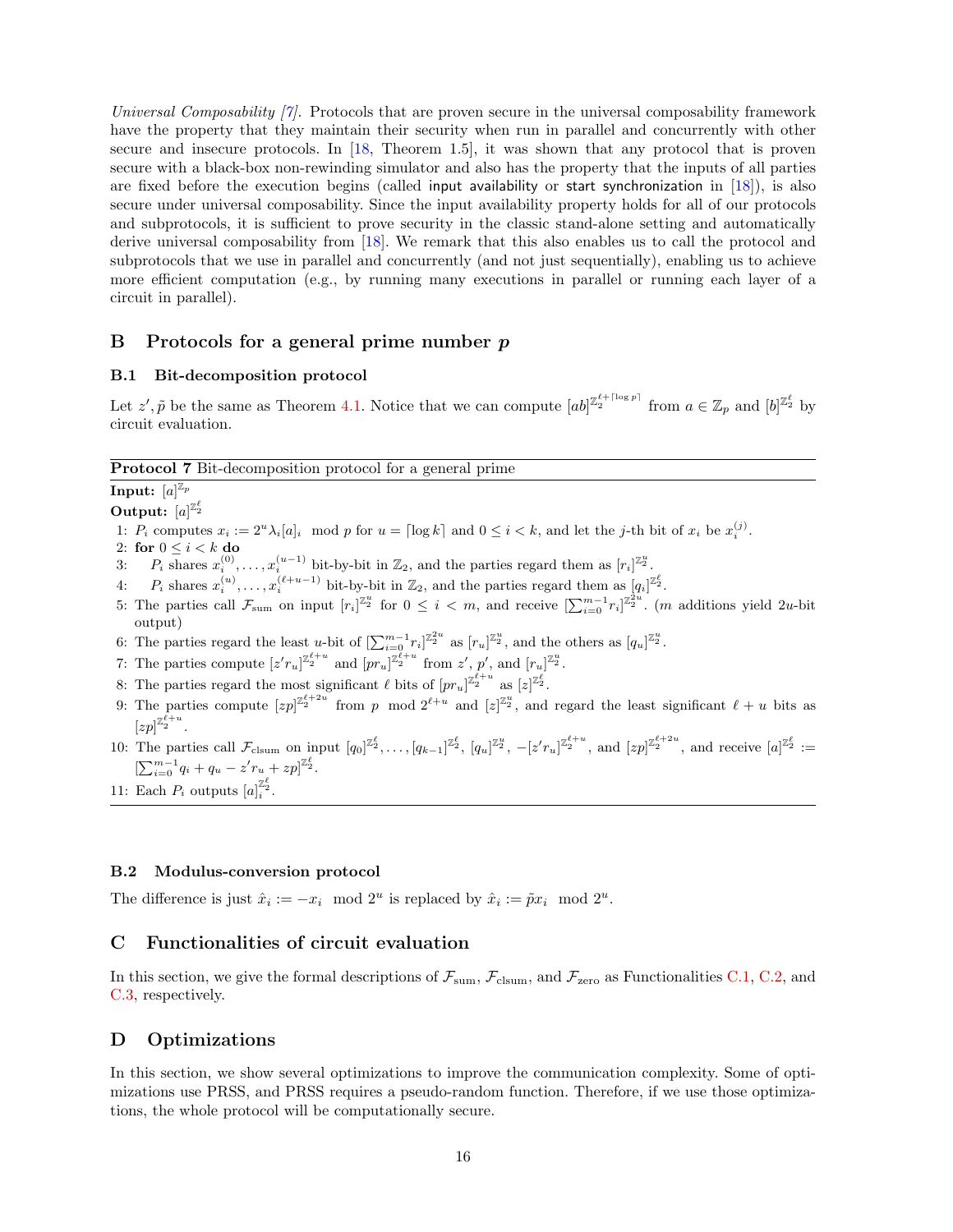#### **Protocol 8** Modulus conversion protocol for a general prime *p*

 $\mathbf{Input: } \; [a]^{\mathbb{Z}_p}$ **Output:**  $[a]^{\mathbb{Z}_{p'}}$ 1:  $P_i$  computes  $x_i := 2^u \lambda_i [a]_i \mod p$  for  $u = \lceil \log k \rceil$  and  $0 \le i \le k$ 2:  $\hat{x}_i := \tilde{p}x_i \mod 2^u$  and let the *j*-th bit of  $\hat{x}_i$  be  $\hat{x}_i^{(j)}$ . 3: for  $0 \leq i < k$  do 4:  $P_i$  shares  $\hat{x}_i^{(0)}, \ldots, \hat{x}_i^{(u-1)}$  bit-by-bit in  $\mathbb{Z}_2$ , and the parties regard them as  $[q]_{\cdot}^{\mathbb{Z}_2}$ . 5: The parties call  $\mathcal{F}_{\text{clsum}}$  on input  $[r_i]^{\mathbb{Z}_2^u}$  for  $0 \leq i < k$ , and regard the received value as  $[q]^{\mathbb{Z}_2^u} := [\sum_{i=0}^{m-1} r_i]^{\mathbb{Z}_2^u}$ . 6: The parties convert  $[q]^{\mathbb{Z}_2^u}$  into  $[q]^{\mathbb{Z}_{p'}}$  via Protocol [4.](#page-9-0) 7:  $P_i$  computes  $x_i := x_i \mod p'$  for  $0 \leq i \leq k$ . 8: The parties call  $\mathcal{F}_{2lin}$  on inputs  $x_i$  for  $P_i$ ,  $0 \leq i \leq k$ , and receives  $\left[\sum_{i=0}^{k-1} x_i\right]^{\mathbb{Z}_{p'}}$ . 9: The parties locally compute  $[a]^{\mathbb{Z}_{p'}} := 2^{-u}([\sum_{i=0}^{k-1} x_i]^{\mathbb{Z}_{p'}} - p[q]^{\mathbb{Z}_{p'}}) \mod p'.$ 

10: Each  $P_i$  outputs  $[a]_i^{\mathbb{Z}_{p'}}$ .

## <span id="page-16-1"></span>**FUNCTIONALITY C.1** ( $\mathcal{F}_{sum}$  – Summation circuit)

Upon receiving  $[a_0]_i^{\mathbb{Z}_2^{\ell}}, \ldots, [a_{m-1}]_i^{\mathbb{Z}_2^{\ell}}$  from each party  $P_i$ , check the correctness of shares and output  $\perp$  if the shares are incorrect. If not, reconstruct the secrets, compute  $a = \sum_{i=0}^{m-1} a_i$ , generate  $[a]^{z_2^{2\ell}}$  via the sharing algorithm, and send  $[a]_i^{\mathbb{Z}_2^{2\ell}}$  to each party  $P_i$ .

First example of optimizations is to a multiplication protocol. If we use PRSS, a multiplication protocol of the replicated SS scheme requires 3 elements per invocation [[15\]](#page-12-11), while 6 elements without PRSS.

### <span id="page-16-0"></span>**D.1 Communication-efficient sharing for the replicated secret-sharing scheme**

When  $P_0$  tries to share  $a$  in the setting of  $(k, n) = (2, 3)$ , a trivial way is to generate a share of  $a$  and distribute it. In this trivial way,  $P_0$  has to send 4 elements. Instead, there is a communication-efficient sharing that reduces the communication complexity by *half*. Let  $(x_0, x_1)$ ,  $(x_1, x_2)$ , and  $(x_2, x_0)$  be shares of *a* for  $P_0$ ,  $P_1$ , and  $P_2$ , respectively.  $P_0$  sends  $x_0 := a - r$  to  $P_2$  and  $x_1 := r$  to  $P_1$  for a random number  $r$ , and  $x_2$  is set as 0. In the above,  $P_0$  sends only 2 elements. Furthermore, if  $P_0$  and  $P_1$  share a key of a pseudorandom function for PRSS,  $r$  can be generated by the pseudorandom function, and  $P_0$  has to send only a single element to  $P_2$ .

### <span id="page-16-3"></span>**D.2 Communication-efficient multiplication for locally generated shares**

If we multiply three shares generated by the local share generation, we can multiply three shares with the same communication complexity as a *single* execution of a multiplication protocol. Let  $r_0$ ,  $r_1$ , and  $r_2$  be elements in  $\mathbb{Z}_p$ . Assume  $P_0$  has  $(r_0, 0), (0, r_1), (0, 0), P_1$  has  $(0, 0), (r_1, 0), (0, r_2),$  and  $P_2$  has  $(0, r_0)$ ,  $(0, 0)$ ,  $(r_2, 0)$ , which are shares of  $r_0$ ,  $r_1$ , and  $r_2$ , respectively. To multiply these three shares, the three parties proceed as follows.

- 1.  $P_0$  chooses  $s_0 \leftarrow \mathbb{Z}_p$ , and sends  $r_0r_1 s_0$  to  $P_1$  and  $s_0$  to  $P_2$ .
- 2.  $P_0$ ,  $P_1$ , and  $P_2$  regard  $(s_0, r_0r_1 s_0)$ ,  $(r_0r_1 s_0, 0)$ , and  $(0, s_0)$  as their shares of  $r_0r_1$ , respectively.
- 3. *P*<sub>1</sub> chooses  $s_1 \leftarrow \mathbb{Z}_p$ , and sends  $s_1$  to  $P_0$  and  $r_2(r_0r_1 s_0) s_1$  to  $P_1$ .
- 4. *P*<sub>2</sub> chooses  $s_2 \leftarrow \mathbb{Z}_p$ , and sends  $s_2$  to  $P_1$  and  $r_2s_0 s_2$  to  $P_0$ .
- 5.  $P_0$ ,  $P_1$ , and  $P_2$  regard  $(r_2s_0-s_2, s_1)$ ,  $(s_1, r_2(r_0r_1-s_0)-s_1+s_2)$ , and  $(r_2(r_0r_1-s_0)-s_1+s_2, r_2s_0-s_2)$ as their shares of  $r_0r_1r_2$ , respectively.

# <span id="page-16-2"></span>**FUNCTIONALITY C.2 (***F***clsum – Carryless-sum circuit)**

Upon receiving  $[a_0]_i^{\mathbb{Z}_2^{\ell}}, \ldots, [a_{m-1}]_i^{\mathbb{Z}_2^{\ell}}$  from each party  $P_i$ , check the correctness of shares and output  $\perp$  if the shares are incorrect. If not, reconstruct the secrets, compute  $a = \sum_{i=0}^{m-1} a_i \mod 2^\ell$  (and discard bits after the  $\ell$ -th bit), generate  $[a]^{Z_2^{\ell}}$  via the sharing algorithm, and send  $[a]_i^{Z_2^{\ell}}$  to each party  $P_i$ .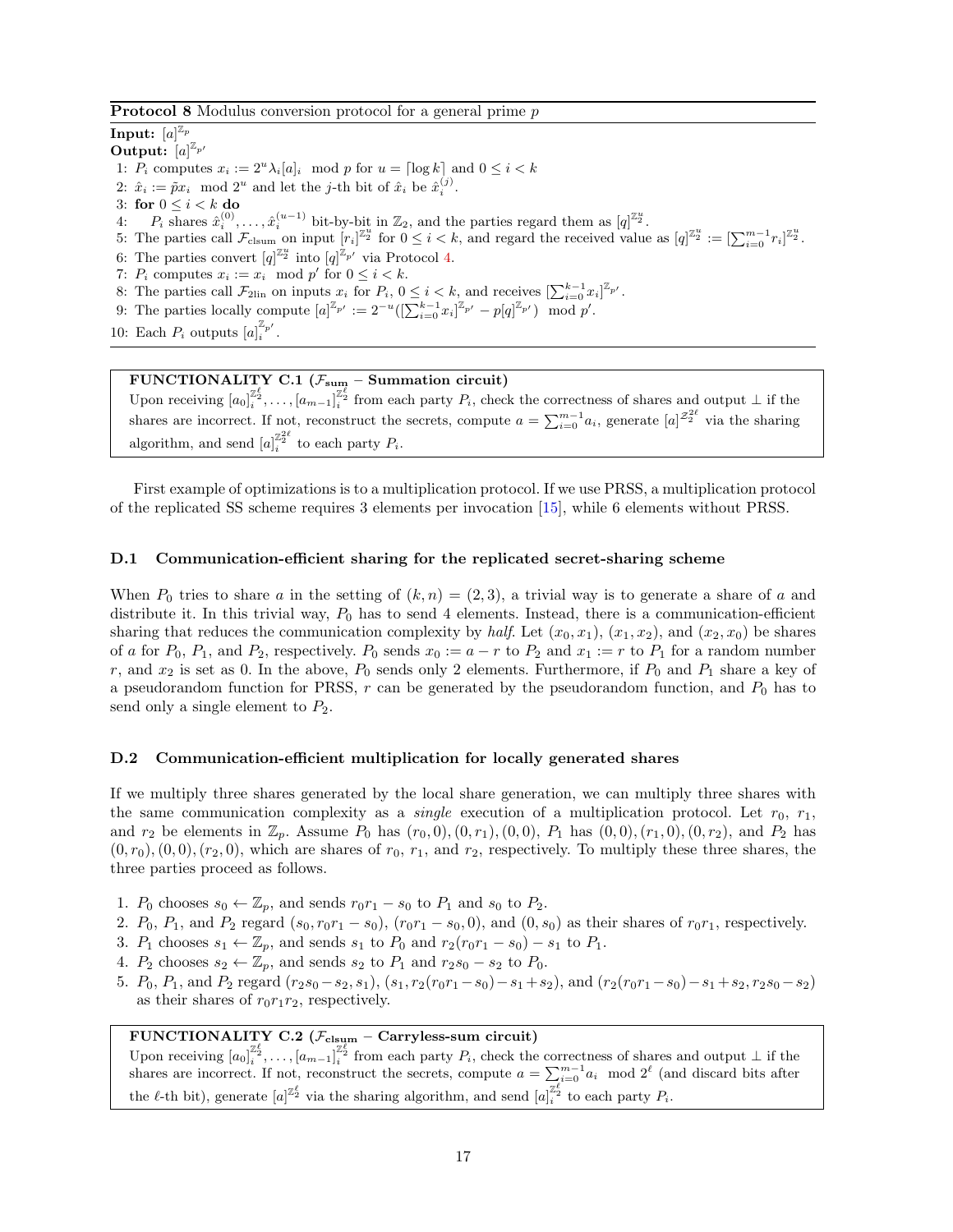<span id="page-17-2"></span>**FUNCTIONALITY C.3 (***F***zero – Zero-test circuit)** Upon receiving  $[a_0]_i^{\mathbb{Z}_2}, \ldots, [a_{m-1}]_i^{\mathbb{Z}_2}$  from each party  $P_i$ , check the correctness of shares and output  $\perp$  if the shares are incorrect. If not, reconstruct the secrets, compute  $a = \prod_{i=0}^{m-1} (1 - a_i)$ , generate  $[a]^{\mathbb{Z}_2}$  via the sharing algorithm, and send  $[a]_i^{\mathbb{Z}_2^{\ell}}$  to each party  $P_i$ .

In the above, 6 elements are sent among the parties, which is the communication complexity of a multiplication protocol. If each pair of the parties shares a key of a pseudorandom function for PRSS, *s*0*, s*1*,* and  $s_2$  can be generated by the pseudorandom function and 3 elements are sent among the parties, which is also the same communication complexity of a multiplication protocol with PRSS.

#### <span id="page-17-0"></span>**D.3 Efficient generation of a pair of random shares for small number of parties**

Protocol [9](#page-17-3) shows an efficient protocol to generate  $[r]^{\mathbb{Z}_2}$  and  $[r]^{\mathbb{Z}_{p'}}$  for  $r \leftarrow \mathbb{Z}_2$  for a small number of parties. Here,  $\mathcal{F}_{\text{xor}}$  is the functionality of circuit evaluation that computes exclusive-or (addition in  $\mathbb{Z}_2$ ) of the inputs. An XOR gate of two inputs in  $\mathbb{Z}_p$  can be computed by a single multiplication as  $r_0 + r_1$  $\text{mod } 2 = r_0 + r_1 - r_0 r_1 \mod p.$ 

If we use PRSS, only a protocol instantiating  $\mathcal{F}_{\text{xor}}$  requires communication. An ordinary circuit that computes an XOR gate sequentially requires *m* multiplication. However, the optimization in Appendix [D.2](#page-16-3) can be used so the communication complexity is the same as  $\lceil \frac{m}{3} \rceil$  invocations of a multiplication protocol.

<span id="page-17-3"></span>**Protocol 9** Generating  $[r]^{\mathbb{Z}_2}$  and  $[r]^{\mathbb{Z}_{p'}}$  for small number of parties

**Input:** nothing **Output:**  $([r]^{\mathbb{Z}_2}, [r]^{\mathbb{Z}_{p'}})$ 

1: The parties obtain  $\mathcal{F}_{\text{rand}}$  and receive  $[r]^{\mathbb{Z}_2}$ , where the sub-shares are  $r_0, \ldots, r_{m-1}$ , i.e.,  $r = \sum_{i=0}^{m-1} r_i \mod 2$ .

- 2: The parties use Algorithm [3](#page-8-0) and obtain  $[\![r_0]\!]^{\mathbb{Z}_p}, \ldots, [\![r_{m-1}]\!]^{\mathbb{Z}_p}$ .
- 3: The parties call  $\mathcal{F}_{\text{xor}}$  on input  $[r_0]^{x_p}, \ldots, [r_{m-1}]^{x_p}$ , and receives  $[r]^{\mathbb{Z}_p} = [\sum_{i=0}^{m-1} x_i \mod 2]$ .

4: The parties convert  $(\llbracket r \rrbracket^{\mathbb{Z}_2}, \llbracket r \rrbracket^{\mathbb{Z}_p}$  ( $\llbracket r \rrbracket^{\mathbb{Z}_p}$ ,  $\llbracket r \rrbracket^{\mathbb{Z}_p}$ ) using the local conversion technique.

5: The parties output  $([r]^{\mathbb{Z}_2}, [r]^{\mathbb{Z}_{p'}})$ .

# <span id="page-17-1"></span>**E Experimental results in various settings**

Tables [2,](#page-17-4) [3,](#page-18-0) and [4](#page-18-1) list the experimental results of our both protocols in 10G, 1G, and (simulated) Internet connections. Machine environment is the same as Section [6.](#page-11-1) For any experiment,  $(k, n) = (2, 3)$ and  $10^7$  records are decomposed/converted. For a 10 Gigabit network, we used Intel<sup>®</sup> X550T 10G-Ether ring network with 0.055 ms of ping (roundtrip) latency. For Internet simulation, we limit the network connection by 50 Mbps with 20 ms of roundtrip latency. For the experiment of an actively secure protocol, we use the technique of [\[15](#page-12-11)] to securely compute circuit evaluation with statistical error  $\kappa = 8$ . We implemented Protocol [6](#page-11-0) as a modulus-conversion protocol, and set  $p = 2^{61} - 1$  and  $p' = 2^{127} - 1$ .

|                    |       | $  \text{Bit-length } (\ell)  \text{Passive security}$ Active security with abort |
|--------------------|-------|-----------------------------------------------------------------------------------|
| Bit-decomposition  | 364   | 5334                                                                              |
|                    | 234   | 3446                                                                              |
|                    |       | 761                                                                               |
| Modulus-conversion | 1,684 | 4.094                                                                             |

<span id="page-17-4"></span>**Table 2.** Processing time (ms) in 10G network